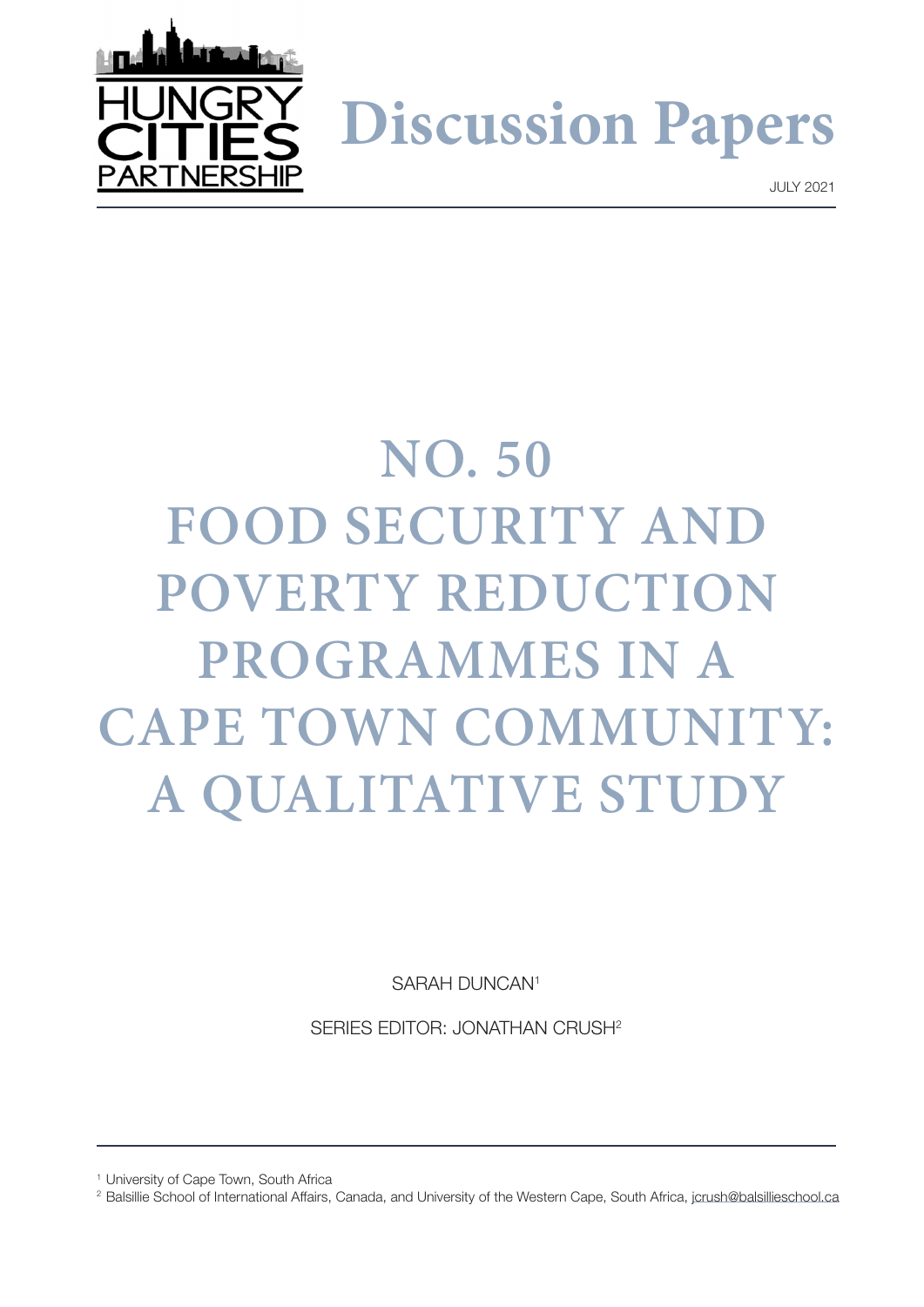### Abstract

Despite increased engagement with public programmes, low-income urban South African communities continue to experience high levels of food insecurity. More needs to be known about why progress in poverty alleviation and food security has plateaued (Shisana et al 2013). This discussion paper is based on a qualitative study that investigated how food insecure female-headed households in a Cape Town community made use of state (national) and local (government, NGO and community-led) poverty reduction programmes and social networks in their pursuit of food security (Duncan 2016). It revealed the study participants as skilled survivors who carefully navigated their environment, using both formal and informal strategies, to keep their households from collapse. In the midst of multi-dimensional poverty, the women engaged the complexities of food insecurity by using internal (personal) and external (structural, environmental) drivers for survival. They experienced the contributions of poverty reduction programmes to household food security as "half a help" given that these programmes only helped them to sustain rather than uplift them from their circumstances. To better address food insecurity, state and local poverty reduction programmes should improve their collaboration with each other, the communities that they serve (their aspirations, functioning and capabilities), and their understanding of existing local survival means including how households view and experience the causal factors of food insecurity and cope with the multi-dimensional nature of poverty.

# Keywords

urban food security, poverty reduction programmes, social networks

# Suggested Citation

Duncan, S. (2021). *Food Security and Poverty Reduction Programmes in a Cape Town Community: A Qualitative Study* HCP Discussion Paper No. 50, Waterloo and Cape Town.

This is the 50th discussion paper in a series published by the Hungry Cities Partnership (HCP), an international research project examining food security and inclusive growth in cities in the Global South. The multi-year collaborative project aims to understand how cities in the Global South will manage the food security challenges arising from rapid urbanization and the transformation of urban food systems. The Partnership is funded by the Social Sciences and Humanities Research Council of Canada (SSHRC) and the International Development Research Centre (IDRC) through the International Partnerships for Sustainable Societies (IPaSS) Program. Funding was also received from the Food Urbanization, Environment and Livelihoods (FUEL) Project of the African Food Security Urban Network (AFSUN) funded by the SSHRC.



#### © The author

All HCP discussion papers and other publications are available for download from the Hungry Cities Partnership website: http://hungrycities.net.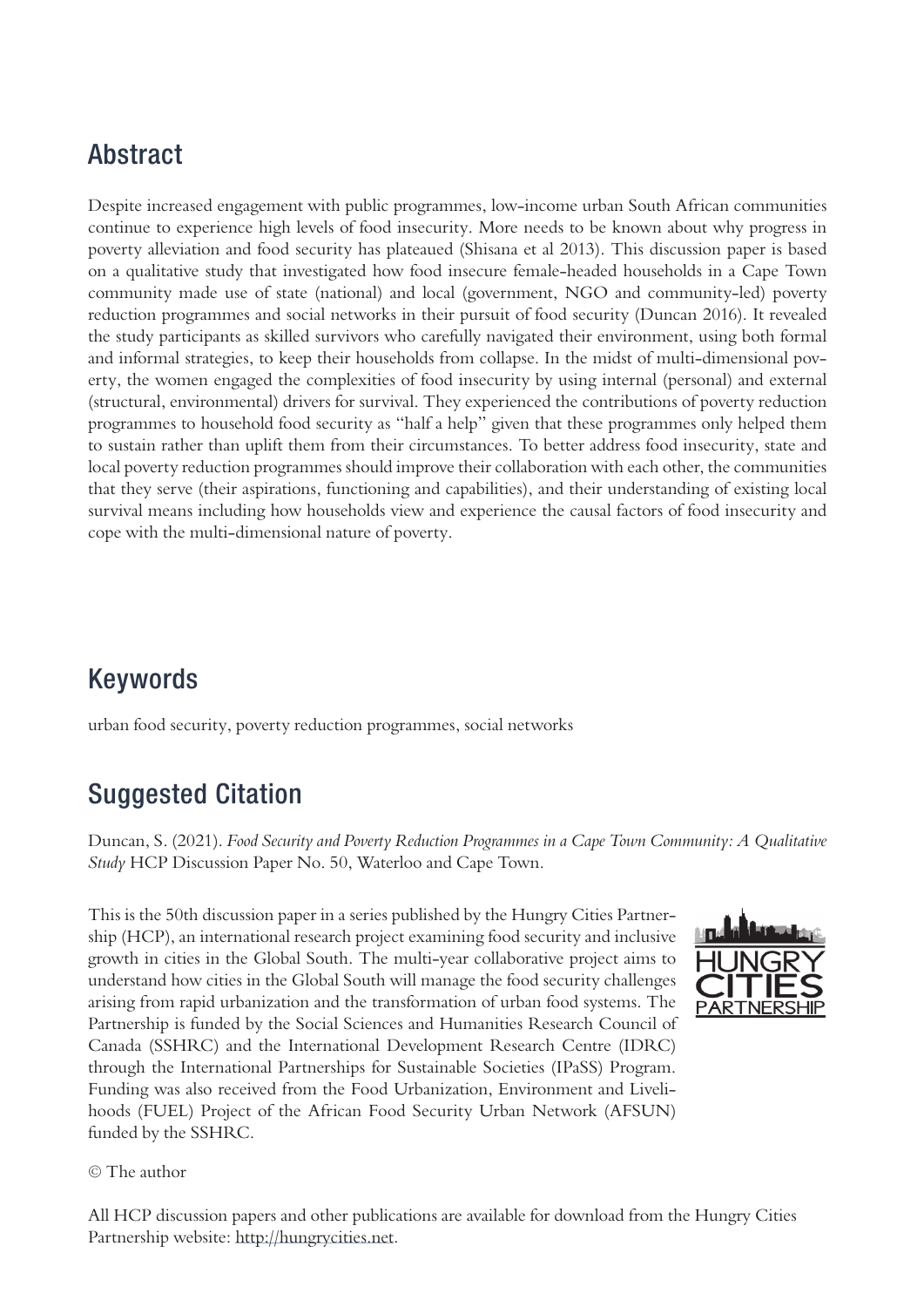### Introduction

Food security has been defined as a "state in which all people, at all times, have physical and economic access to sufficient, safe and nutritious food to meet their dietary needs and food preferences for an active and healthy life" (FAO 1996). In contrast, food insecurity has been described as a "form of deprivation and an outcome of vulnerability" (McLaren et al 2015: xii) in which there exists a lack of food to meet daily dietary requirements and the food that is available is of limited variety and poor quality (Oxfam 2014: 10). The dynamic interaction between food security and insecurity is central because it acts as both a cause and consequence of multiple societal, economic, and political factors affecting the rate and direction of development (FAO 1996).

Despite continued efforts from the state and civil society (NGOs), the proportion of South African households experiencing food security has plateaued (Shisana et al 2013: 144-145). Hendriks and Olivier (2015: 555) describe these levels of household food insecurity in South Africa as "unacceptable". To date, the main food security policy focus in South Africa has been on supporting rural food production. This is out of keeping with the country's highly-urbanized population (Skinner and Haysom 2017). Rural bias exists in policies such as the 2013 National Policy on Food and Nutrition Security where it overshadows other important dimensions of food security and especially food accessibility, the main determining factor in urban food security (Battersby 2011b). Other key urban food security factors include "regularity, food safety and nutritional diversity and quality" (Crush and Frayne 2011:540) making urban outcomes and influencers such as food deserts, food prices, employment and transport networks increasingly relevant (Battersby and Crush 2014, Hendriks and Olivier 2015, McLaren et al 2015, Oxfam 2014). Furthermore, in an urban setting, food purchasing power varies considerably, making social groups more or less vulnerable to food insecurity with impoverished female-headed households identified as the most vulnerable (Battersby 2011a, Crush

and Caesar 2014). Given that nearly two-thirds of South Africans now live in urban areas, national food security policy should arguably not be dominated by a rural and productionist bias but rather address how citizens can better access suitable food in both cities and rural areas.

For growing South African cities like Cape Town, such a shift in policy is urgently needed (Haysom et al 2020). In 2011, the African Food Security Urban Network (AFSUN) found that 80% of the households in three low-income areas of Cape Town were moderately to severely food insecure (Battersby 2011a). Although the AFSUN study only represented selected pockets of the city, it pointed to the severity of food insecurity in low-income social groups in the city. Since 2011, food insecurity levels in Cape Town have not improved: the 2017 city-wide survey conducted by the Hungry Cities Partnership (HCP) found that food insecurity was closely correlated with household income, with 70% of households in the lowest income quintile being severely food insecure compared with only a handful in the upper income quintile. In total, 36% of Cape Town households were severely food insecure, and only 45% were completely food secure (Crush et al 2018: 27). The HCP survey also found that as levels of food insecurity increased, the proportion of households never experiencing food shortages declined, from 61% of those in the mildly food insecure category to only 17% of the severely food insecure.

This discussion paper provides additional qualitative insights into the contributing factors for the high and persistent levels of food insecurity revealed by household surveys. The paper focuses on the experiences of five women who head food insecure households and who access state (national) and local (government, NGO and community-led) poverty reduction programmes to meet their household's food security needs. The study on which this paper is based had four main objectives: (1) to understand how food insecure households themselves define and understand food (in)security; (2) to describe how food insecure households experience food insecurity; (3) to show the characteristics of effective poverty reduction programmes; and (4) to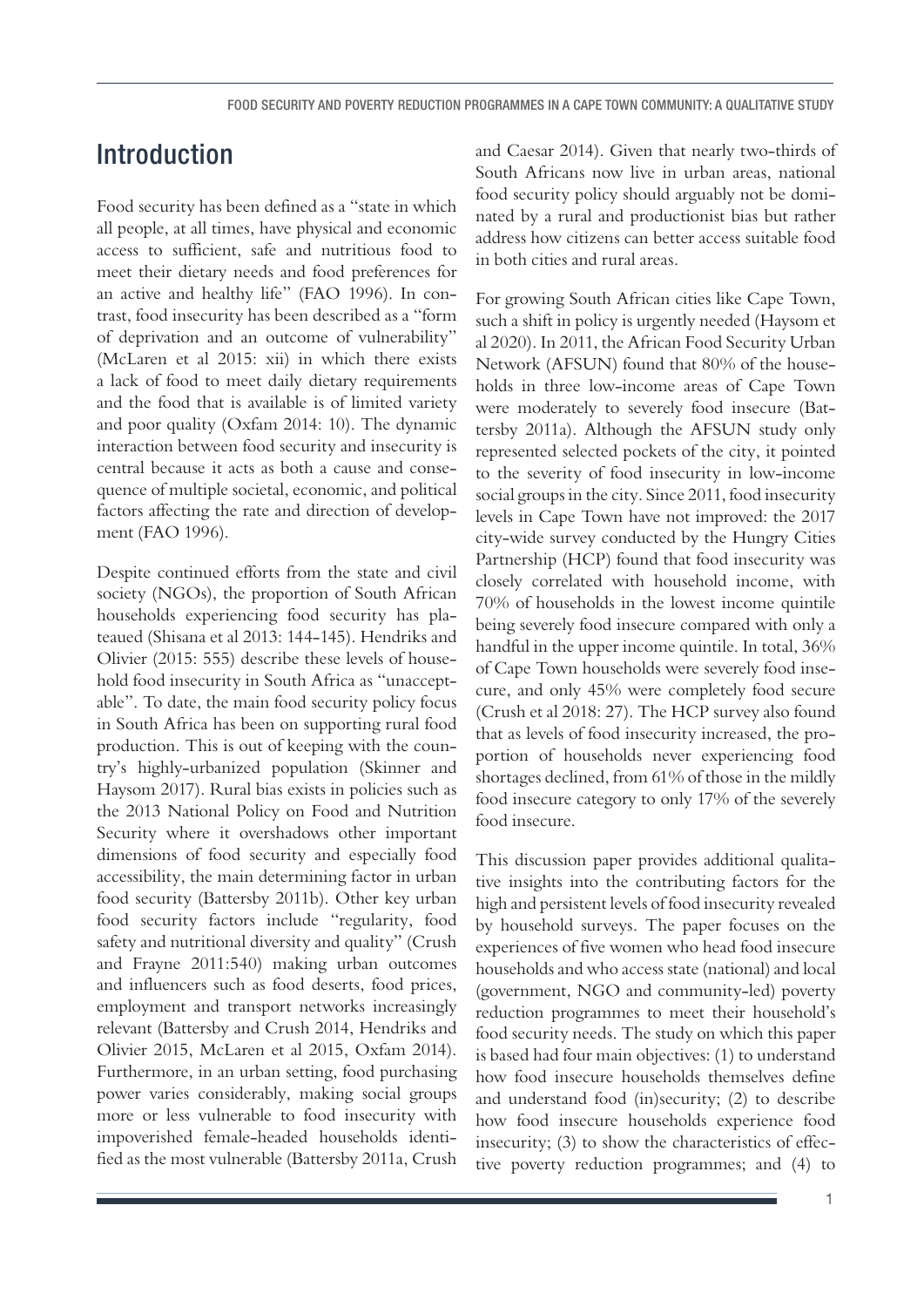identify the failings of ineffective poverty reduction programmes from the perspective of food insecure households. The key research question addressed was the following: "How do food insecure femaleheaded households experience the contributions of poverty reduction programmes to meeting their food security needs?" (Duncan 2016).

#### Formal Responses to Food Insecurity

South Africans have a constitutional right to food and the state is thus obligated to find ways to address issues of food insecurity in the country (SAHRC 2014: 3). While national food security policy has fallen short of its desired effect, one helpful state provision has been the establishment of social safety nets. Social safety nets generally consist of state-funded programmes and initiatives designed to alleviate food and financial insecurity, and ease poverty by protecting households from collapse, thereby promoting long-term national economic growth and social development (Conning and Kevane 2002, Diana 2014). Ideally, social safety nets should not create dependency but rather uplift households and communities by improving household consumption levels, facilitating investment in assets, and strengthening the agency of recipients (Barrientos 2011).

South African social safety nets are organised into three types: social insurance, informal insurance, and social assistance (van der Berg et al 2009). While initiatives like the Western Cape National School Nutrition programme (NSNP) have assisted many food insecure households in particular localities, the most effective national social assistance safety net contributor to improved household food security is South Africa's social grant system (Altman et al 2009). Through this state system, several types of social grants are distributed on a monthly basis to over 18 million South Africans (SASSA 2021). These grants target vulnerable populations, including children (child grant, foster child grant), older people (old age pension grant), people with physical and developmental disabilities (disability grant), war veterans (veteran grant), and those requiring specialized care (care dependency grant, grant in aid) and temporary relief (social relief of distress). Figure 1 shows the increase in social grants to 2013. During the year that ended 31 March 2019, over ZAR161 billion was spent on the old age grant (OAG), disability grant (DG), child support grant (CSG), foster care grant (FCG), care dependency grant (CDG) and grant in aid (GIA), which make up 99.23% of the full benefit spend (SASSA 2021). These grants are expected to remain in place but taper off over time (Carswell et al 2020). Each grant comes with its own financial value and applicant criteria, which have changed over time to include more vulnerable South Africans and better provide for their needs. For example, in response to the pandemic, the South African government created a short-term COVID-19 Relief Grant valued at ZAR350 (Bam 2021). In practice, South Africa's social grants help to support and maintain household security and are used to pay for everything from electricity to school fees to food (van der Berg et al 2009). In response to the state system, Altman et al (2009) argue that social grants have improved household food security since 2001, notably expanding access to food and purchasing power for women (Labadarios et al 2011).

However, although the different grants have helped many, the disbursement system faces ongoing challenges including poor administrative capacity, corruption, fraud, and regular scandals with both employees and recipients of grants abusing the system to their advantage (Bam 2021, van der Berg et al 2009, GroundUp 2015). More than internal systemic issues, the social grant system also faces external pressures such as the high unemployment rate in South Africa, which has resulted in the steady increase in the demand for grants (SASSA, 2021). The instability of the social grant system and shortfalls in other government and NGO social assistance initiatives often means that individuals and households are left to shoulder the full burden of food insecurity on their own.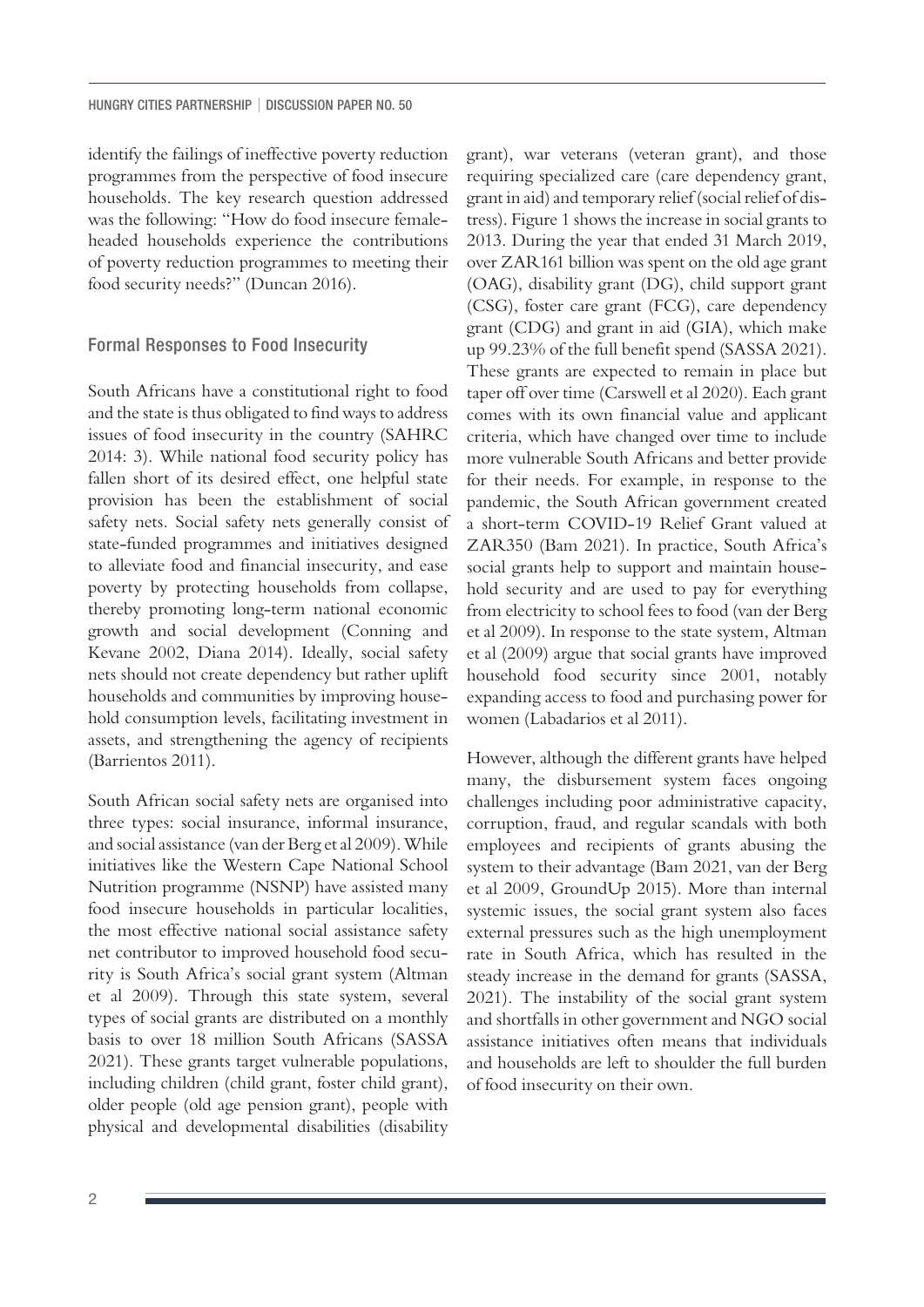

FIGURE 1: Social Grants in South Africa

Source: Hanass-Hancock and McKenzie (2017)

#### Informal Responses to Food Insecurity

Writing on the dynamics of survival in poor South African households, Mosoetsa (2011: 17) describes impoverished households as "crucial but fragile sites of survival." The multi-dimensional nature and fluidity of poverty requires skilled survivors – navigators of both the formal and informal sectors – who have learned to decrease vulnerability through the spreading of risk by, for example, using a range of food coping strategies such as food stretching and buffering at different levels of vulnerability and possible entitlement failure. The extent and duration of such coping strategies determines the magnitude and severity of suffering, including influencing the degree of food insecurity experienced by a household (Kimani-Murage et al 2014). Women, as household leaders in resource management and caregiving, will often increase their own vulnerability and suffering as, out of necessity, they employ coping strategies for the benefit of the household (Floro and Swain 2013). Before households stretch resources, they first need to access them. In Cape Town, the urban poor access food through purchase from both formal and informal outlets, through formal social safety nets, and through social networks that allow them to borrow, barter, and take now/pay later (Battersby 2011a, Wilkinson-Maposa et al 2005). Gilchrist and Kyprianou (2011) describe social networks as both helpful and harmful as they create and restrict opportunities.

In their book *The Poor Philanthropist*, Wilkinson-Maposa et al (2005: 106) describe social networks as a "need-impelled, reputation-mediated, network-based system of mutual assistance affording self-respect, mutual survival and joint progress." Their "horizontal philanthropy" framework has five steps - Initiate, Filter, Help Options, Negotiate and Transact, and Sanction or Reward (Figure 2).

Activating the "Horizontal Philanthropic Act" help (material or non-material) is first requested or offered; asking for help among those of a shared condition (horizontal) is encouraged and not perceived as begging. The potential recipient of help and their request is then filtered by the giver, who looks for proof of need (as help is not about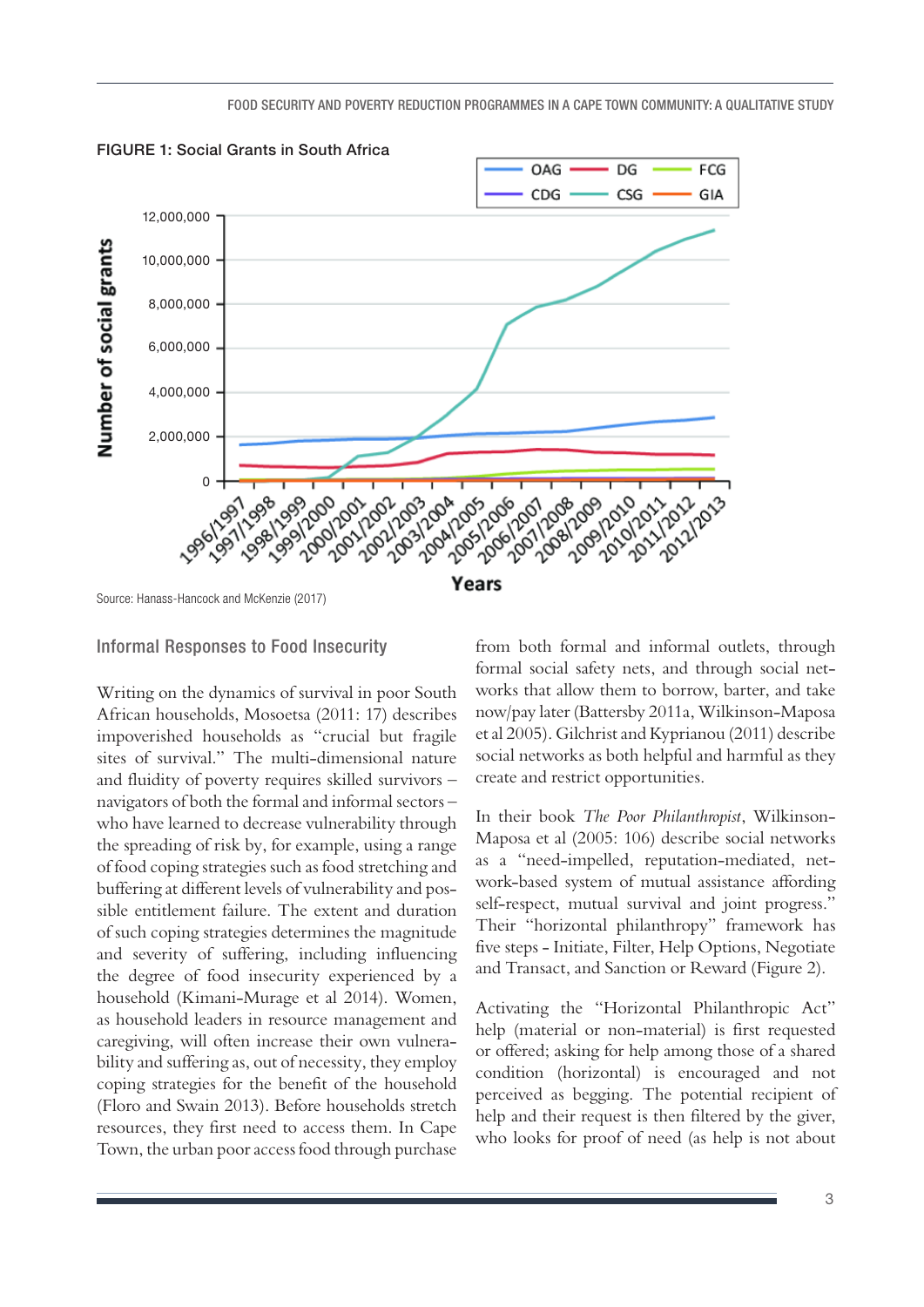

#### FIGURE 2: Rules of Engagement, Process and Content of a Horizontal Philanthropic Act **NEGATIVE FEEDBACK**

**POSITIVE FEEDBACK** 

Source: Wilkinson-Maposa et al (2005: 82)

accumulating) among other criteria. If approved, the giver acts, providing the recipient with assistance. Expectation and accountability between the actors are established through a verbal agreement, and terms and conditions are also set. The implementation and outcomes of the help are monitored, with adherence to social rules being rewarded and deviance being sanctioned. Sanctioning is not taken lightly, with the actor opting to either correct, isolate or continue to help the recipient depending on a variety of factors – particularly, the extent of recipient need and reason for non-compliance (Wilkinson-Maposa et al 2005: 81-84).

Within a social network, individuals and households help and are helped. They stretch their networks as wide as possible, incorporating as many points of assistance as can be sustained. Women are found to be more active than men in establishing social networks and finding other innovative and practical ways to supplement their income (Citizen

Surveys 2004). When used alongside poverty reduction programmes, their social networks can become increasingly valuable resources for survival (Gilchrist and Kyprianou 2011, Narayan 1999,). Surviving poverty requires them to stay active within their social networks through being seen and experienced as someone capable of giving and worthwhile knowing.

Trust between the giver and receiver is very important, as is time. People see themselves as incredibly busy, with women in particular experiencing stress over how much time is needed to run a household and pursue different avenues of resource gain (Mosoetsa 2011). Time is an asset, if the time on task does not look likely to lead to an outcome of equal or greater value, then it may not be invested in the first place (Beatty et al 2013). This has implications for the uptake of programmes by end users, affecting both their sustainability and impact on food security. Understanding informal strategies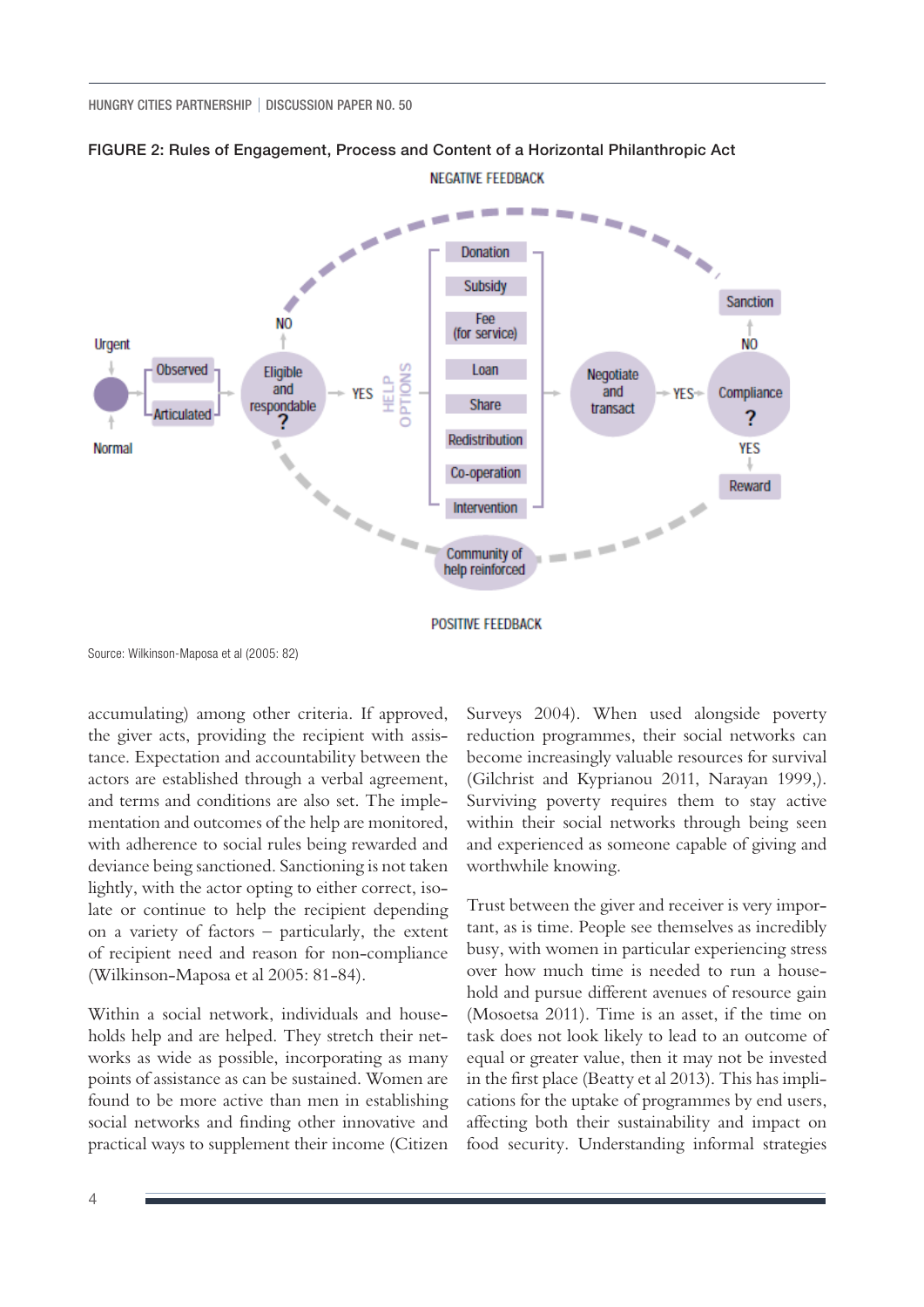should, according to Ibrahim (2011), involve an investigation of what the poor aspire to and where, in contrast, their capabilities fall short. Social networks can provide poverty reduction programmes with a mind map of the functionings, capabilities and aspirations of those they seek to serve (Appadurai 2007, Sen 1993). In this way, social networks and other informal responses to food insecurity could be used by both households and programmes to sustain and uplift their communities alongside more formal efforts like the social grant system.

# Study Site

The research was conducted in a low-income community on the outskirts of Cape Town (anonymized as North Town here). North Town has a population of almost 6,500 and an unemployment rate of 22%. The community has a mix of formal and informal housing, with high levels of poverty, crime and a sizeable disease burden. At the outset of the research process, participants (with pseudonyms here) identified the following poverty reduction programmes (PRPs)that they used:

- South African Social Security Agency (SASSA) social grants programme.
- • School feeding programme run by the National School Nutrition Programme (NSNP).
- • Etham Trust, a faith based non-profit organization founded in 2002 providing services for over 1,000 people including home-based health care, a children's day care facility, support groups for vulnerable children and a community advice office.
- • Arise, elderly and health club founded in 2006 by community health workers with a membership of approximately 45 pensioners and persons with physical and developmental impairments. The club offers health and support services for those with chronic diseases such as diabetes and hypertension. The club meets every week for exercise or an activity, a health talk, food

donation distribution, prayer and gospel singing.

- Woven Ministries, craft initiative and bible study started in 2013. While the focus is on ministry through bible education, the women who run the club encourage co-operative craft teaching where everyone who attends the club shares their crafting skills with the group. The group meets once a month with between 5 and 20 women attending.
- Tackling Real Emerging Diseases (TRED), an NGO active in the area during the early 2000s. The NGO trained and equipped members of the community to run their own communitybased kitchen. In 2005, TRED handed over their initiative to the community.
- Benji's, a child-feeding scheme started by a local family and the longest running programme. It is supported by Etham Trust and is open three days a week, providing each visiting child with one or two sandwiches of their choice and fruit when available.
- Khula Seed Garden, a community garden started in 2004. While anyone is able to join the garden, membership numbers are low with only nine women using the land.
- Funeral policies offered by private companies, major retailers and local churches. They act as insurance policies in the case of a family death, and can provide important financial support to a household during a time of need. Payments made to community or church schemes can be accessed during other times of crisis, like a house fire.
- Stokvels are community-run saving schemes in which members pay in a monthly fee to a cash pot. Each month, one or more members (depending on the size of the group) receives the cash collected. Alternatively, the money collected is used to bulk purchase food (meat, vegetables, and staples), which is distributed among members at a set time of the year.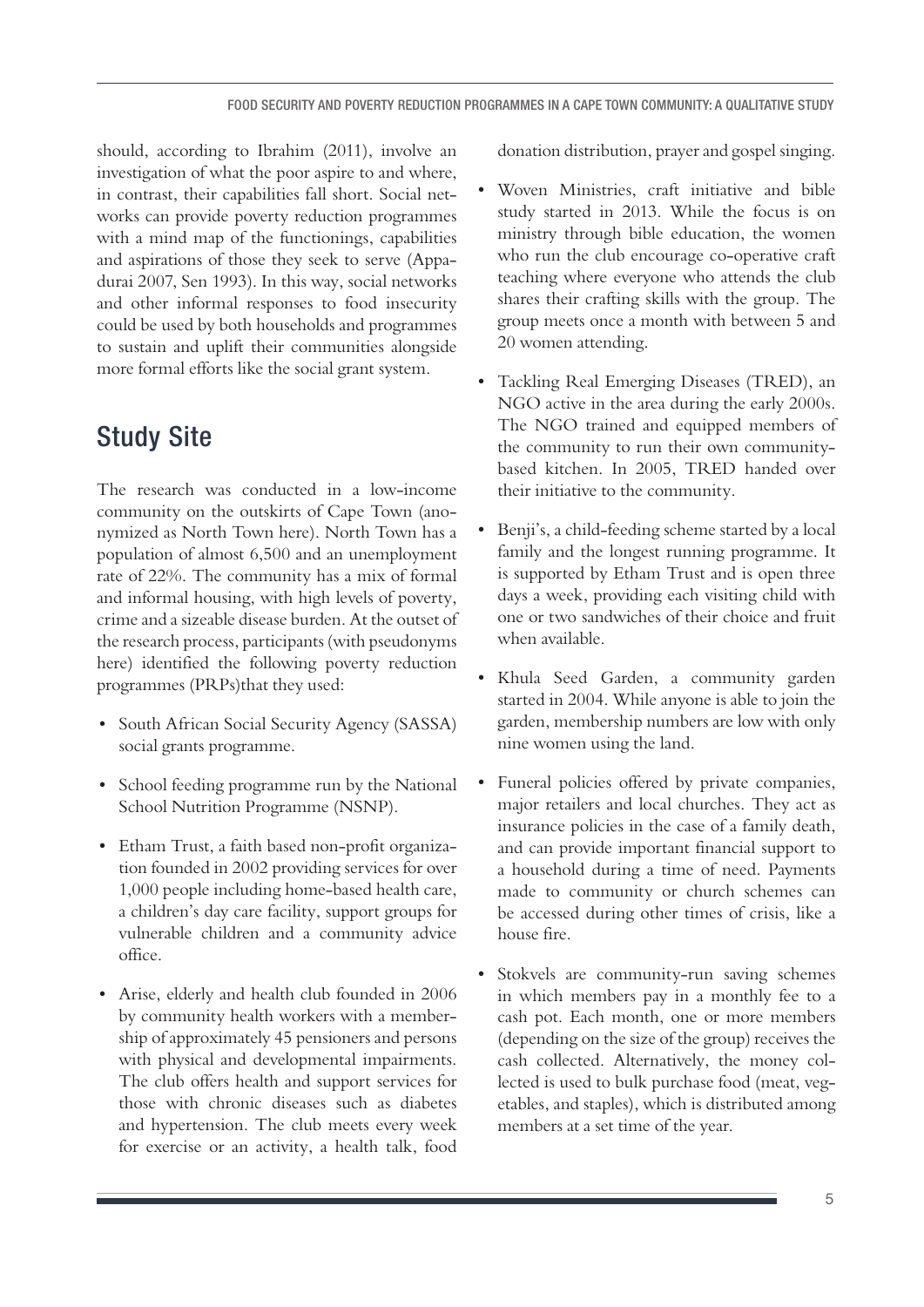- Microlenders: Money can easily be borrowed but the interest rates can be as high as 150%. While microlenders provide an important service in times of crisis, study participants did their best to avoid using them.
- Other: Stamp books, local butchers, and Mr I. Stamp books are a savings scheme in which major and minor retailers sell shop stamps in small denominations (for example, ZAR5 or ZAR10). The stamps are placed in booklets and can be used later on for larger purchases. Responding to a need for affordable and accessible food, two local butcheries sold ZAR5 packs of soup bones. A valued addition to any meal, the bones are regularly purchased by all but one of the participants. Furthermore, Mr I, a freshproduce hawker, visits the area most weekends. Community members can take goods and pay him back later for no additional cost.

### Methodology

The study used a descriptive qualitative methodology, with participant data predominantly gathered through Photovoice supplemented with photoelicitation interviews, semi-structured interviews, collage, and observation field notes. Photovoice (Wang and Burris 1997, Wang 1999) was selected as it afforded participants a direct and expressive means of conveying their personal experiences of food security. As a research method, Photovoice enables people who are marginalized, disempowered and illiterate to communicate through visual imagery in the form of snapshots of their lives taken with disposable cameras. While participants were provided with a broad frame in which to take photographs, space was left for interpretation (for example, a request for photographs of food sources produced data on participant's social networks). Each participant was issued with a disposable camera with 27 exposures and a notebook containing basic research information, self-prompting questions regarding the taking of photos, and instructions on camera use. Participants were encouraged to use

their notebook as a memory journal about the photographs they had taken.

Photo-elicitation interviews (Clark-Ibáñez 2004) involved gathering tape recorded raw data on the opinions, perspectives, and experiences of the study participants as they narrated their stories, based on their photographs, of engaging with local programmes and living as food insecure households. The researcher looked through the images with the participants and used probative questions to facilitate deeper discussion on issues pertinent to the research objectives. Tape recorded, semi-structured interviews, ranging in length from 20 to 90 minutes, allowed conversational and open-ended probing in which the participants were free to voice personal opinions, perspectives, and feelings that they considered relevant.

Collage, as a data gathering method, provides an opportunity to "include marginalized voices and encourage a range of linguistic and non-linguistic representations to articulate authentic lived experiences" (Gerstenblatt 2013: 294). The method served as a precursor and extension of Photovoice in that participants were asked during the first group meeting to create a poster using cut-out pictures and words from magazines (like composing a photograph) that represented their perception of food (in)security and what it meant to them. It was found that visual cues were helpful in stimulating and directing conversation, leading to several individual and group activities during interviews that involved verbal and visual engagement.

All tape-recorded data was transcribed semiverbatim into textual form and analyzed using inductive coding. As units of meaning, the codes were then grouped into sub-categories and categories before themes were identified (Saldaña 2013). In qualitative research, trustworthiness is the equivalent of reliability and validity of the methods used in quantitative research. In this study, trustworthiness was promoted by data triangulation (i.e. data from multiple methods), prolonged engagement, and the detailed maintenance and recording of raw data (Babbie and Mouton 2008: 276-278).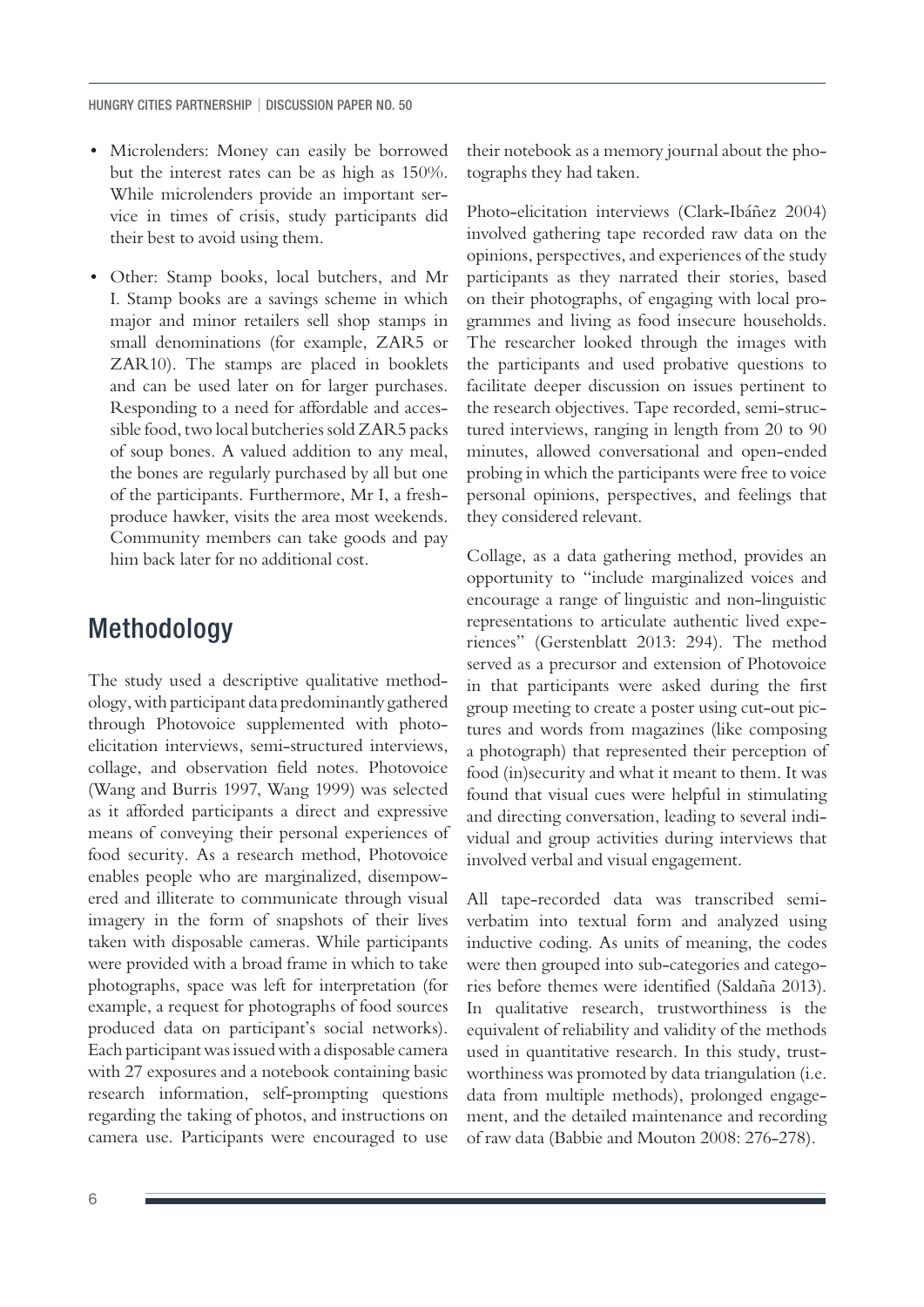To provide a measure of the extent of food insecurity experienced by each participant's household, the FANTA methodology was utilized to calculate an HFIAS and HFIAP for each household. These measures are based on answers to 9 frequency-of-occurrence questions that relate to food consumption and dietary quality over the previous month (Coates 2013). Frequency is rated on a scale (1=rarely, 2=sometimes, 3=often), and then depending on the question and frequency, each question is given a food security rating (Food Secure, Mildly Food Insecure, Moderately Food Insecure, Severely Food Insecure) with a final HFIAS score and HFIAP descriptor.

### The Participants

The five study participants were selected using typical case purposeful sampling (Patton 1990). Each participant self-identified as the head of their female-headed household. Household composition and size in North Town is rarely static and four of the five participant households had one or more transient members. Basic demographic information about each of the five participants is provided in Table 1.

**Donna**, a 68-year-old pensioner, has lived in a government-built RDP house since 1999. Her granddaughter and great-granddaughter live with her. Living two doors down were Donna's daughter and young grandson with whom she shared

TABLE 1: Demographic Profile of Participants

household resources and responsibilities. Donna last worked full time in 2001 and is dependent on her pension grant, which she supplements with the occasional sale of fresh produce from her work in the community garden. Donna is an active user of programmes, having completed multiple training opportunities from business management to HIV awareness. She makes most use of the Khula Seed Community Garden, Arise Club, Woven Ministries and Etham Trust. Through her work in the garden, Donna previously had access to City of Cape Town programme-related training opportunities and aid assistance. She invests in multiple stokvels when possible.

**Doris**, a 72-year-old widowed pensioner, has lived in a brick house located a short walk from Etham Trust since 1994. One of her sons, an unemployed recovering addict, lives with her in the house and another son lives with his wife and two children in an extension on the house. Also on the property is a backyard bungalow where one of her grandsons occasionally stays with his wife and two children. While none of the family members who live on Doris's property pay her rent, they help out where they can. She last worked full time in 2007 and is dependent on her state pension grant. Every month her grant is used to pay her funeral policy, make church donations, and lower her debt with local department stores. Of the poverty reduction programmes active in the community, Doris makes most use of the Arise Club. She is also helped by two of her daughters, her church community, and a nearby children's home where she volunteers.

|                                                                     | Donna                         | <b>Doris</b>    | Ethel                                   | Elizabeth               |                         |  |  |
|---------------------------------------------------------------------|-------------------------------|-----------------|-----------------------------------------|-------------------------|-------------------------|--|--|
| Age                                                                 | 68                            | 72              | 73                                      | 58                      | 49                      |  |  |
| Household size                                                      | 3                             | $2+$            | $2+$                                    | $8 - 9$                 | 4                       |  |  |
| Personal income                                                     | 1 Pension grant<br>Food sales | 1 Pension grant | Pension grant                           | 1 Foster child<br>grant |                         |  |  |
| Race                                                                | African                       | Coloured        | African                                 | Coloured                | Coloured                |  |  |
| Home language                                                       | Xhosa                         | Afrikaans       | Xhosa                                   | Afrikaans               | Afrikaans               |  |  |
| Faith                                                               | Christianity                  | Christianity    | Christianity (Zion<br>Christian Church) | Christianity            | Christianity /<br>Islam |  |  |
| Education                                                           | Grade 9                       | Grade 8         | None                                    | Grade 7                 | Grade 8                 |  |  |
| Note: All names are pseudonyms to protect the identity of the women |                               |                 |                                         |                         |                         |  |  |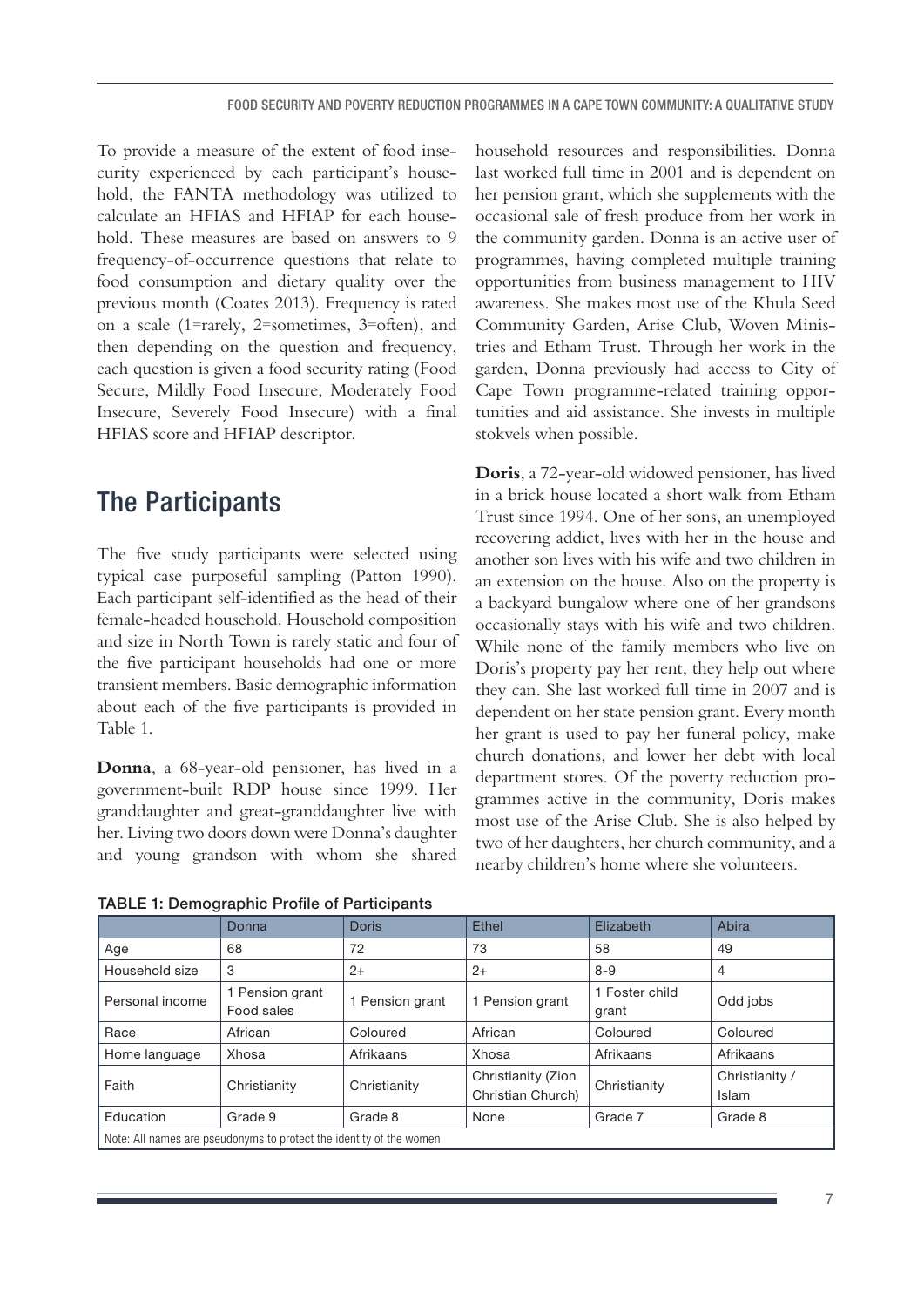**Ethel**, a 73-year-old pensioner, has lived in an RDP house in North Town since 1999. Her young granddaughter lives with her, and on occasion her son (father of the granddaughter) and teenage grandson stay with her for short periods. Ethel is dependent on her pension grant and her social networks. Her granddaughter is on a foster grant but she does not always get the money. Of the poverty reduction programmes, Ethel makes most use of the Arise club, Etham Trust, her church and the community garden where vegetables are planted and harvested for her by Donna, her best friend. Ethel has a funeral policy through her church, she occasionally joins stokvels with Donna, and she makes use of micro-lenders when necessary. Ethel visits her extended family in the Eastern Cape at least once a year but they do not help her in Cape Town.

**Elizabeth**, a 58-year-old widow, has lived in North Town since 1990. In 2000, she moved into an RDP house where she lived with eight or nine family members. She also rented out two of her three backyard bungalows. Towards the end of the study period, her two rented backyard dwellings burned down and her home was damaged. Elizabeth moved quickly to recover from and capitalize on the disaster, networking different aid from a variety of sources. She evicted her renters and in their place one large bungalow was built by and for her son and his wife and their two children who had been living in the RDP house with her. Also during the study period, one of Elizabeth's daughters was released from prison and moved into a bungalow (unaffected by the fire) with two sons who had previously been living in the RDP house with Elizabeth. During the study period, Elizabeth fostered a grandson from another daughter who did not live with her. While Elizabeth is not on a social grant, her extended household receives and shares the following: one disability grant (son, unemployed), four child grants and one foster child grant. Although Elizabeth used to receive rent from her bungalows, the money was sent to her daughter while she was in prison. Elizabeth last worked full time in 2003. She wants to work again but her family said that she was too old and must stay home and take care of her grandchildren. Of the poverty reduction programmes active in the community, Elizabeth's household makes most use of Benji's and Etham Trust. Unlike the others, Elizabeth does not make use of informal saving schemes such as stokvels but she does have a funeral policy.

**Abira**, 49 years old, has lived in North Town since 1998. Although she is married, she considers herself to be the head of her household. She lives in a brick house with her husband, daughter and young grandson. Her husband is on a pension grant, their main source of income, and her grandson receives a child grant but it is only used for purchasing his diapers and milk. In addition to the pension grant, Abira and her husband source a small income from the collection and sale of golf balls. Despite struggling with health concerns, Abira takes on odd jobs where possible and, by the end of the study period, had returned to full time work at a local butchery. She does not see herself as using any poverty reduction programmes. However, her reasons for non-participation were relevant to the research objectives so she was included in the study. Abira does use stamp books and said she was interested in participating in a food stokvel if her husband would agree to providing the capital.

### Findings

Table 2 shows that all five households are severely food insecure according to the HFIAP and with very high scores ranging between 14 and 22 out of 27 on the HFIAS. Table 3 classifies the nine HFIAS food frequency-of-occurrence insecurity experiences into the four HFIAP categories from (food) secure to severe (food insecurity). It is clear from the table that food insecurity seems to be experienced more in relation to the amount of food available and consumed  $(Q. 5-9)$  than in its quality  $(Q2-4)$ .

Throughout the study, all five participants described themselves and their households as having nothing in terms of food resources. The meaning of the word "nothing" was fluid as it changed with context and was used in different ways in varied scenarios.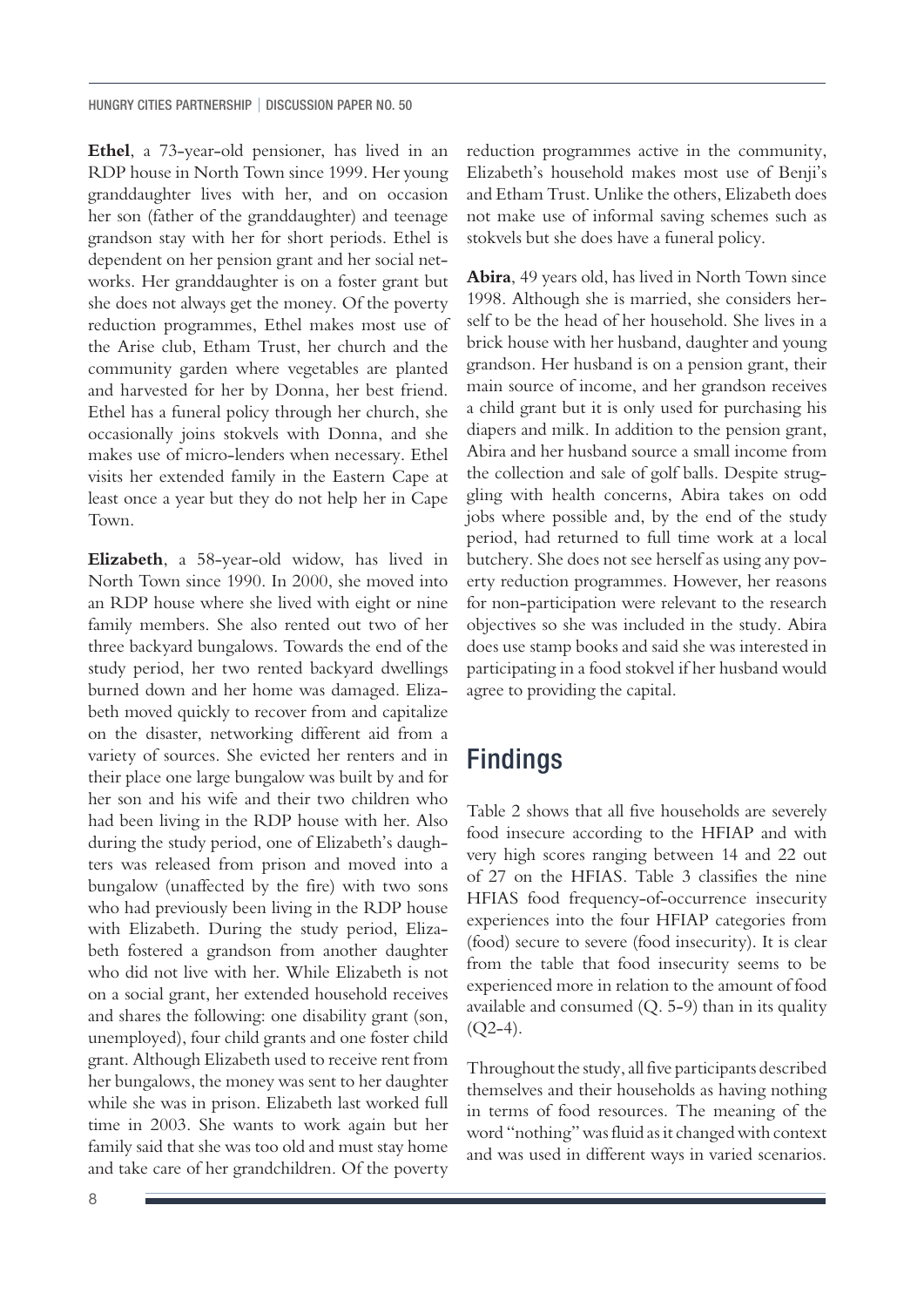#### FOOD SECURITY AND POVERTY REDUCTION PROGRAMMES IN A CAPE TOWN COMMUNITY: A QUALITATIVE STUDY

|              | Donna         | Doris         | <b>Ethel</b>  | Elizabeth     | Abira         |  |
|--------------|---------------|---------------|---------------|---------------|---------------|--|
| <b>HFIAS</b> | 22/27         | 18/27         | 14/27         | 18/27         | 21/27         |  |
| <b>HFIAP</b> | Severely      | Severely      | Severely      | Severely      | Severely      |  |
|              | food insecure | food insecure | food insecure | food insecure | food insecure |  |

#### TABLE 2: Household Food Insecurity Metrics

#### TABLE 3: Types of HFIAS Food Insecurity Experience

| No. | Question                                                                                                                                                                                  | Donna         | <b>Doris</b>  | <b>Ethel</b>  | Elizabeth     | Abira         |
|-----|-------------------------------------------------------------------------------------------------------------------------------------------------------------------------------------------|---------------|---------------|---------------|---------------|---------------|
| 1.  | In the past four weeks, did you worry that your<br>household would not have enough food?                                                                                                  | Mild          | Mild          | Secure        | Secure        | Mild          |
| 2.  | In the past four weeks, were you or any<br>household member not able to eat the kinds<br>of foods you preferred because of a lack of<br>resources?                                        | Mild          | Mild          | Mild          | Mild          | Mild          |
| 3.  | In the past four weeks, did you or any<br>household member have to eat a limited variety<br>of foods due to a lack of resources?                                                          | Moderate      | Moderate      | Mild          | Moderate      | Mild          |
| 4.  | In the past four weeks, did you or any<br>household member have to eat some foods that<br>you really did not want to eat because of a lack<br>of resources to obtain other types of food? | Moderate      | Moderate      | Mild          | Moderate      | Moderate      |
| 5.  | In the past four weeks, did you or any<br>household member have to eat a smaller meal<br>than you felt you needed because there was<br>not enough food?                                   | Severe        | Severe        | Moderate      | Moderate      | <b>Severe</b> |
| 6.  | In the past four weeks, did you or any<br>household member have to eat fewer meals in a<br>day because there was not enough food?                                                         | <b>Severe</b> | Moderate      | Moderate      | <b>Severe</b> | Moderate      |
| 7.  | In the past four weeks, was there ever no food<br>of any kind to eat in your household because of<br>lack of resources to get food?                                                       | Severe        | <b>Severe</b> | <b>Severe</b> | <b>Severe</b> | <b>Severe</b> |
| 8.  | In the past four weeks, did you or any<br>household member go to sleep at night hungry<br>because there was not enough food?                                                              | <b>Severe</b> | Severe        | <b>Severe</b> | <b>Severe</b> | <b>Severe</b> |
| 9.  | In the past four weeks, did you or any<br>household member go a whole day and night<br>without eating anything because there was not<br>enough food?                                      | <b>No</b>     | <b>No</b>     | <b>Severe</b> | <b>No</b>     | Severe        |

For example, "nothing" was used to describe a cupboard without food, a cupboard with food that was inaccessible (not theirs to eat), an insufficient amount of food (e.g. not enough food to last one meal) and food that was inadequate (not healthy and/or their choice). The experience of nothing also changed with each participant moving towards or away from food security and household collapse based on various internal and external drivers.

#### Internal Drivers

Internal Drivers relate to the first two objectives of the study: (1) understanding how food insecure households themselves define and understand food (in)security; and (2) how food insecure households experience food insecurity. They are associated with environmental and personal factors that determined actions taken to obtain resources when needing food. Environmental factors include social networks, poverty reduction programmes, and the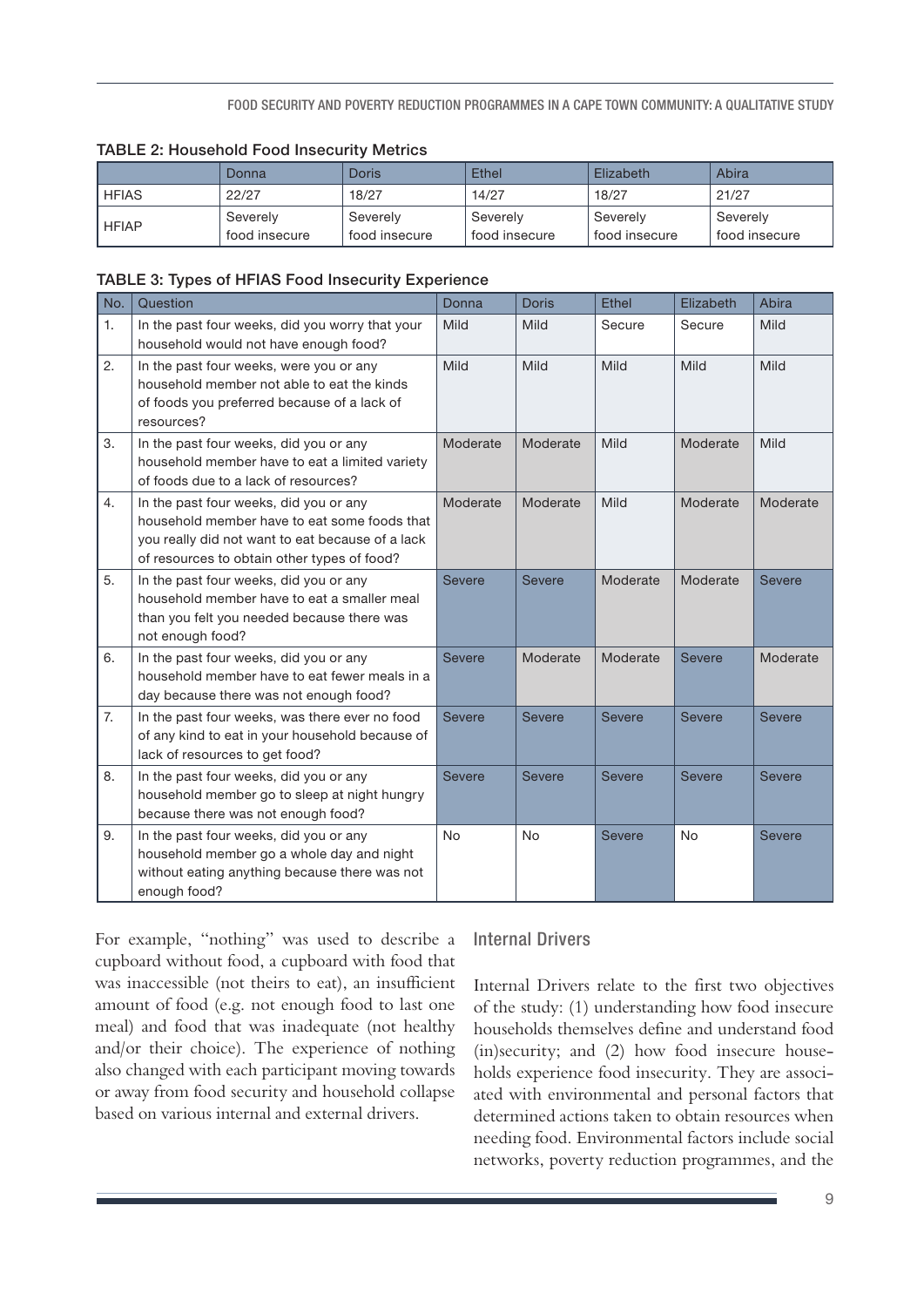food insecure/impoverished context in which the women live. Personal factors refer to their capabilities and aspirations that inform what, if, and how they pursue food security through resource gain. These actions, capturing the women's subjective, dynamic and adaptive stance in meeting their food-related needs are reflected in four phrases or themes: soldiering on, making a plan, watching and waiting, and eating with one eye open (Figure 3).

Figure 3 illustrates how the women respond to food insecurity based on what they believe (or aspire to) and what they are capable of achieving. Environmental and personal factors influence their capacity to move from needing food to obtaining resources, and back again. The women's experiences continually "move" along the diagram's x and y axis from one quadrant to another (as represented by the circular arrows), occasionally operating in more than one simultaneously, depending on whether they are pursuing single or multiple resources. While resources refer primarily to food, other material and non-material resources, such as money, clothing, social connections and information, are also pursued and often then leveraged to access food. Each of the four themes has two categories.

*Soldiering On: Living in Poverty and Enduring Adversity*

Living in poverty refers to the constrained circumstances preventing the women from obtaining the resources that would bring about the quality of life and food security they pursue and desire. Pressure to achieve these goals also comes from within the household, especially from its younger members. As Donna said:

*And you know this grandchild? She says 'I am tired of these rolls [programme hand out] – you must cook food, please mama.' She doesn't know I got nothing, every day we eating rolls. She says, 'I am tired, I want food now.' She doesn't know that there is no food.*

While living in poverty, the women endure adversity, looking inwards to personal factors to sustain them as they survive in a space of needing food. Despite these challenges, they soldier on, trusting and strategizing that provision will be made through the goodwill of God, of others, or by taking action themselves.



FIGURE 3: Internal Drivers and Subjective Stances in Managing Nothing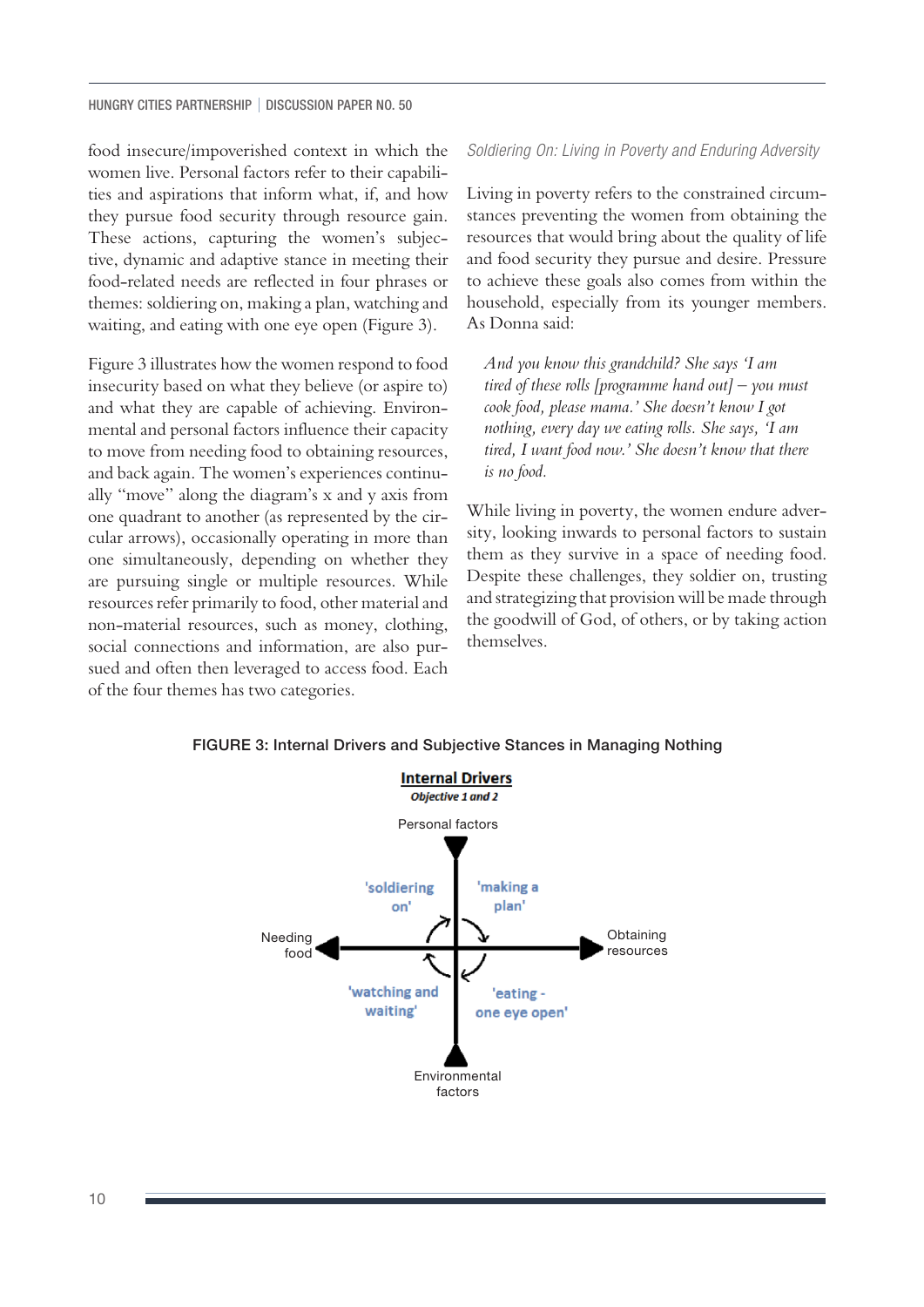#### *Making a Plan: Street Smart and Pursuing Ideals*

As a response to "nothing," the women use their knowledge and skills to create the means to access and obtain resources. Rather than simply accepting their situation, they adopt an attitude of proactively seeking change through action. As Abira noted, "I make a plan, there is always a plan." Each plan requires being street smart or a keen sense of how to navigate social networks and how to use programmes to their benefit. While there were similarities in plan making, each woman uses a unique skill set (built through life experience) and available resources to make plans best suited to her needs and the needs of her household. For example, Doris relies on her faith networks to create a community of mutual help, Elizabeth has expanded her social networks to a local wealthier neighbourhood, and Donna has used her programme connections to gain access to resources.

The women therefore make plans based on their capabilities and aspirations (ideals), using the tools available to them and their capabilities to pursue an end goal defined by their aspirations. While some plans have immediate results, others can be stalled by environmental factors like a dependency on a slow social network connection or a sudden loss of assets, such as the fire that devastated Elizabeth's home.

#### *Watching and Waiting: Using Social Networks and Assessing Programmes*

When they try to avoid engaging in potentially risky behaviour – such as taking loans from usurious micro-lenders – the women wait and watch for opportunities that are most advantageous to resource gain. By using their social networks, they are able to gain access to resources. However, while inclusion in a social network can bring benefits, it also has limitations. For example, some of the women shared resources when they had very little, and turned away from other opportunities because they were frowned upon by their household or community. Time is a valued commodity in North Town, used primarily to manage household affairs

and maintain social networks. As most of the women are pensioners, they are often expected to care for their grandchildren while their children look for work, work or socialize. Socializing, often the means of building and maintaining social networks, is time consuming but has both short and long-term resource gain benefits.

In contrast to household responsibilities and the gains of socializing, the benefit of outside programmes is not always apparent and thus the women find it difficult to justify (to themselves and to their households) why they should spend their time attending or participating in one. As a result, the value of participation in a programme is largely assessed in terms of its direct and indirect resource gain. In effect, to join a programme, the resource gain needs to outweigh the time loss and household/social costs. For example, the most active programme user, Donna, negotiated with her family for the time to work in the Khula Seed Garden because it afforded the opportunity of fresh vegetables and money from sales. As she noted, "I put it [the African spinach] in a plastic...then I say R11. And the R1 goes for electricity. The R10 is mine."

#### *Eating with One Eye Open: Living Out Poverty and Dealing with Broken Promises*

When they enter a space of potential resource gain, the women retain their street smartness and cautiously navigate their new found relationships, often "eating with one eye open". The women live out their poverty when they are forced by circumstance to give up aspects of their autonomy. Having "nothing," they are dependent on fluctuating sources of food-related resources which they are wary of trusting. The unreliability of their sources of household income and the unpredictability of resources means that they have learnt how to deal with broken promises made by both their social networks and the programmes. Vigilant about the possibility of disappointment, the women soldiered on, watching and waiting for better suited opportunities to meet their needs and exercise their capabilities and aspirations.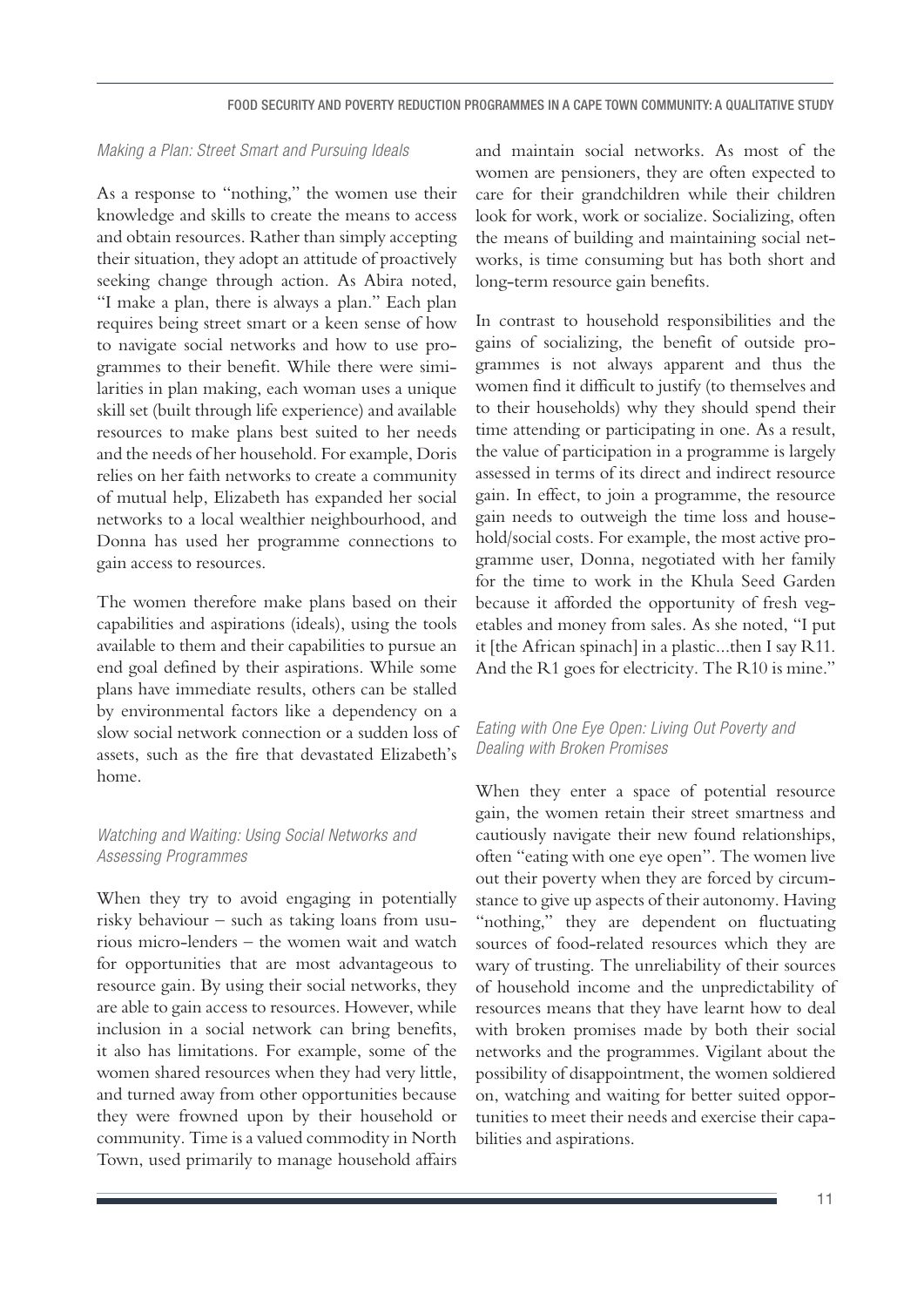#### External Drivers

External Drivers relate to the other two objectives of the study; that is, identifying the characteristics of effective poverty reduction programmes and the failings of ineffective poverty from the women's perspective. Also, they show how these perceptions influence their choices and ways of engagement. These drivers can be classified into four phrases or themes: start ups, window dressers, mixed messages, and nurturing nutrition (Figure 4).

Figure 4 represents the challenges of engaging with the more formal help environment of poverty reduction programmes (PRPs). Engagement in a PRP is either encouraged or discouraged based on the women's perceptions of the capacity of a programme to help or hinder their pursuit of food security. Although programmes could arguably move from one quadrant to another in the figure, this was not communicated by the women or observed by the researcher during the study period. This lack of movement is represented within the diagram by the absence of the circular arrows seen in Figure 3. Each of the four themes has two categories.

#### *Start Ups: Under Review and Settling In*

Start ups refers to how PRPs encourage or discourage participation based on how they enter the community in terms of both their design and their introductory actions. Programmes still settling into the area are placed under review by potential participants who watch and wait to see the benefits and trustworthiness of these "start up" programmes. The women reported that they were sometimes forced by circumstance, like an acute onset crisis such as a fire, to engage with yet-to-be-vetted programmes. This type of engagement moves them into a personal attitudinal stance of "eating with one eye open". New PRPs have to be vetted and tested via evaluations shared among the social network before they can move from being considered "untrustworthy" to "trustworthy". They are evaluated according to the extent to which they settle into a local way of doing things and whether they encourage or discourage community partnership, collaboration, and support. Programmes that do not have sufficient understanding of local community dynamics can be pushed out of the area through, for example, non-attendance and/or vandalism.

#### FIGURE 4: External Drivers and Perceptions Informing Poverty Reduction Programme Engagement

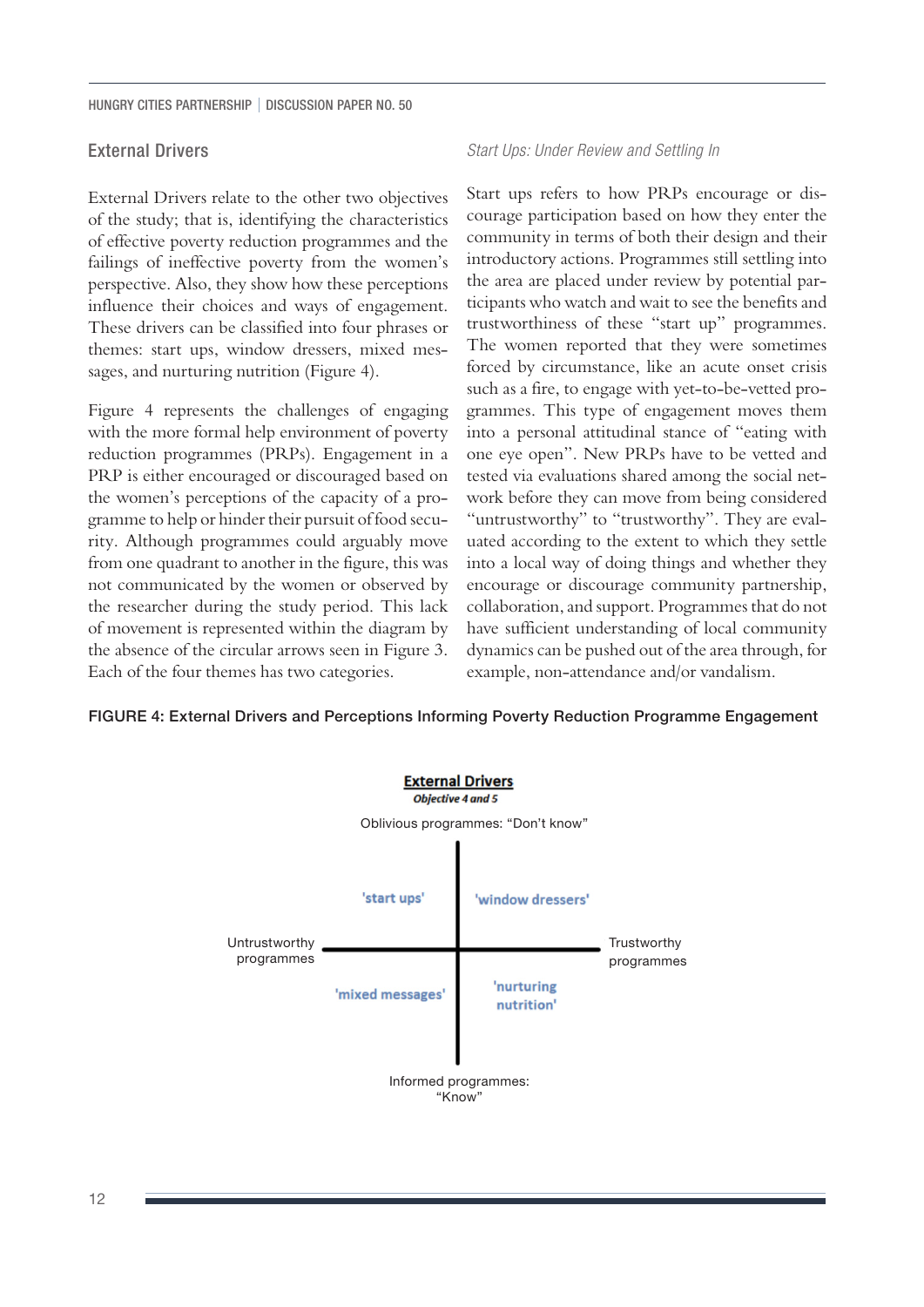*Window Dressers: Political Building Blocks and Half Help*

All of the women noted the contributions coming in to their community from the City of Cape Town, the Provincial Department of Social Development, and the South African Social Security Agency. Contributions from these different levels of government were associated with their corresponding and different political parties and thus constituted political building blocks. Local government was seen as helping sporadically and yet, unlike local programmes, they retain a degree of community trust. Although trusted, government projects are seen as "half help" as they miss real needs and perpetuate poverty when they do not appropriately engage the community in programme design and implementation. For example, an electric water pump was installed by the City of Cape Town at the Khula Seed Garden. Although grateful, community garden members could not afford to buy the electricity to run the pump and when it breaks, the plants in the garden quickly die and members lose their time and financial investments as well as their access to fresh food and income. As Donna said: "Now even the box of electricity is not working… They gave us this tomato, it grows so long…but, now it didn't grow nicely because there was no water." Access to water in the form of a pump was seen as a positive contribution by local government. However, without the finances to run the pump, protect it from vandalism and manage its maintenance, the intervention was insufficient.

#### *Mixed Messages: Communication Breakdown and Double Standards*

Citing their experience with PRPs, the women said they had expressed their concerns and offered solutions, only to feel unheard and rebuffed. The communication breakdown that occurred between programme users and those who design and implement programmes was compounded when the lack of open dialogue inhibited programme help and participant development. For example, the women felt trapped by circumstance to show gratitude for low-quality donated foods when the items were not of use to them: "I rather take it then it doesn't look so bad" (Doris) and "I stay hungry…[but] I can't complain, they giving us" (Donna).

Communication breakdown also impacts programme attendance and participation. The design of many local programmes means that rewards, like end-of-year food hampers, can only be accumulated over time through regular attendance. Busy maintaining their households and social networks, the women feel that they cannot prioritize programme attendance because it comes with only potential resource gain. Those who attend do so when they have the time and for their own reasons, such as the opportunity to learn, socialize, and to break the monotony of their daily lives. As Doris noted: "I don't go for the food…I am going…then I am not so boring at home…I am making friends with other people and so on."

There is also communication breakdown when the women perceive a double standard of programme education, message, and action. For example, they are educated by programmes on the guidelines and value of healthy eating and exercise, and are then provided with unhealthy foods like doughnuts and sugary drinks. "They say that thing is wrong but they give us," observed Donna. Such double standards in programme health education and action confuse the women who then develop their own belief and knowledge systems, in conjunction with their personal experiences, which subsequently informs their eating habits and aspirations. Ethel, for example, saw muffins as healthy because "I like them very much," while canned tuna was seen as unhealthy because "it doesn't make me feel alright."

#### *Nurturing Nutrition: Affirmation of Personhood and Equipped and Enabled*

Despite the challenges of engaging with PRPs, the women were generally appreciative of programme contributions to their survival. While they struggle to trust some programmes, others are held up as exemplars of sound community knowledge, awareness, and trustworthiness. They respond well to programmes that affirm their personhood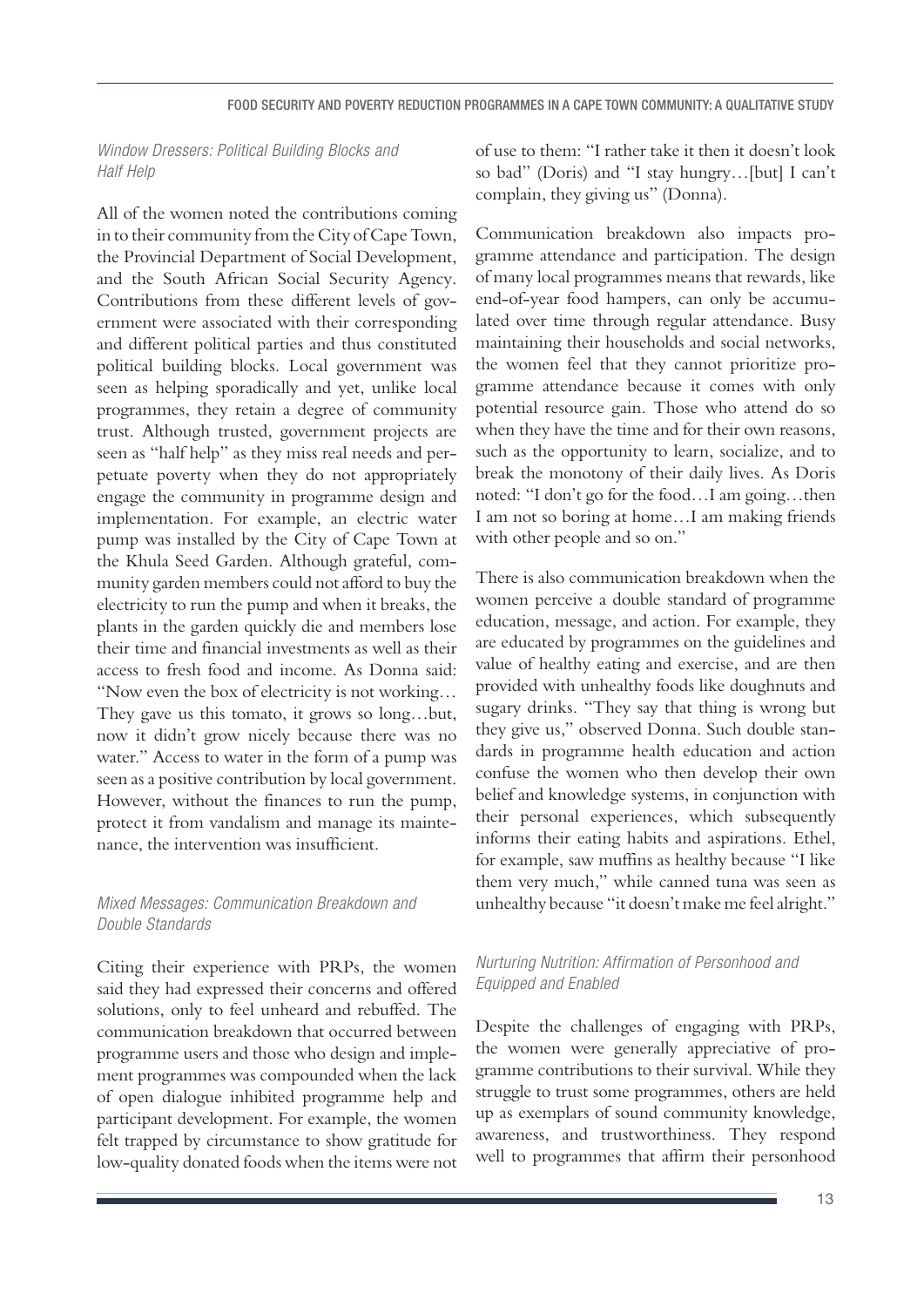by making them feel seen and heard. In describing effective programmes, they want to be proud of their association with these initiatives, to be treated fairly, and to be given choice and opportunities. The women were most appreciative of programmes which they felt addressed real (community) needs and did so in a successful and tangible manner. One such programme was Benji's feeding scheme for children. As Abira noted: "that child cannot wait to get out of school. He will see that Benji's is not yet open but he will sit there till she opens because he is hungry." Programmes that equipped and enabled users were deemed most successful. Effective programmes also create a lasting legacy for other programmes to live up to. Donna, for example, still referred to TRED as "number one in the world" for equipping, enabling, and empowering her.

#### Surviving the Complexities of Poverty and Food Insecurity

For programmes to effectively address the food security plateau in South Africa (Shisana et al 2013), household food insecurity needs to be placed within the broader context of chronic poverty. Simply providing food through donation and feeding schemes may sustain but does not uplift communities who also live in need of employment, education, and improved physical access to quality goods. The women's food insecurity was both a cause and consequence of their poverty and they themselves did not differentiate between their experience of food insecurity and their living conditions. Every day presented a challenge to secure resources – of which food was just one unmet survival need.

Poverty is both multi-dimensional and fluid (Barrientos 2011). Mosoetsa (2011) describes households as either declining, coping or improving. The study participants, all female heads of food insecure households, fall into the "coping" category. Their households have a few basic assets (such as shelter, access to electricity, running water, and some food) but they are unable to use them and their resources

to effectively manoeuvre out of poverty. Further complicating their situation, the women expressed confusion about the meaning of "food security". They had positioned their pursuit of food resources within a knowledge and belief system built up over time and through experience. For example, foods were pursued on the basis of likes and dislikes and perceived health benefits rather than actual nutritional value.

The women depicted here are skilled navigators of their spaces of "nothing". They have learnt how to survive on minimal resources, and are the best sources of knowledge on how to effectively advance their food security status. Seeking resources and responding to PRP shortfalls, the women prioritize the building, maintenance, and use of their social networks. Accustomed to living within and operating social networks, when they do engage with PRPs, they do so as another connection in their social network. For example, if the community does not approve of a programme, then it is unlikely that the family will create space or time for a member to attend. By acknowledging their place within, and the functioning of, social networks and community, PRPs can improve attendance and also better target their poverty reduction programme design and roll out. Furthermore, by understanding social networks through Wilkinson-Maposa et al's (2005) horizontal philanthropy framework, PRPs could open new pathways to communication, build stronger and more dynamic relationships, and better aid their users to attain their food security aspirations. Given the dire state of food insecurity in South Africa, and the multi-dimensional nature of poverty, actors from all sectors and levels need to work together to form integrated poverty reduction programmes. These integrated programmes should be context specific and reflect the needs of the communities they serve, while also offering comprehensive, collaborative, and dynamic solutions to poverty and food insecurity.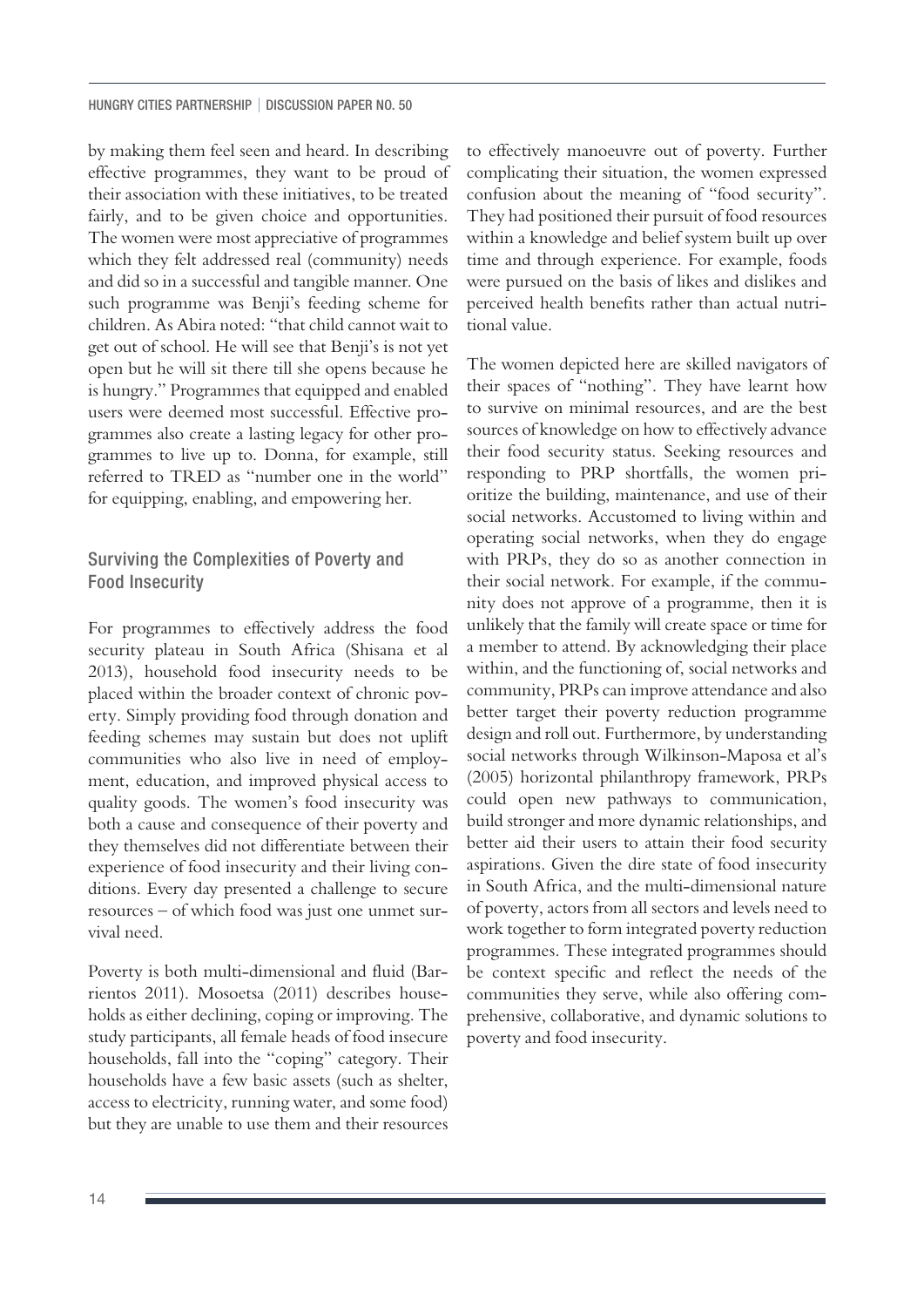### Conclusion

The primary aim of this study was to understand if and how women engage with a series of state and local poverty reduction programming initiatives with the common purpose of addressing food insecurity. These programmes face the major challenge that their actual and potential users are trapped in a day-to-day struggle for survival. They not only often lack the capacity to attend and participate but also the means to realize their own basic aspirations or even aspire to anything beyond the realities of their circumstances. Although state-funded and local programmes do provide help to the women, they serve only to sustain rather than uplift the women's households. For example, although the formal social grant system helped them with a degree of stability and opportunity, the women felt that the grant amount was too little given the gravity and diversity of their household's collective needs. Without adequate formal assistance, they are forced to employ food coping strategies such as buffering, food stretching, and using their limited educational knowledge to make meals 'healthy'. However, despite these efforts, the extent of their poverty means that their households still hover on the edge of collapse.

Communities and programme users who have a vision of what they want for their lives and how to get there are more enabled to engage as equal partners with programmes in their pursuit of household and community food security. It is thus important that programme users are empowered to define and articulate their situation and needs so that PRPs can be better equipped to assist them attain food security. To encourage engagement, programmes need to have clear and realistic ambitions that meet real community needs, and uplift users in the process. By improving programme design and output, local PRPs could more appropriately engage their users – meeting them where they are (listening to their voice), learning to engage on their level (their current capacities, aspirations and survival mechanisms like social networks) and interpreting their needs within a multi-dimensional and integrated multi-sectoral poverty reduction approach.

Methodologically, this paper has taken a more qualitative and in-depth approach to household food insecurity than most previous work by the Hungry Cities Partnership. Through innovative use of participatory methodologies, the paper shows the value of conducting research with small groups and understanding how they perceive, respond to and mitigate the construct of food security. As such, the paper provides a model that could be extended to other cities and communities in the HCP network.

### References

- 1. Altman, M., Hart, T. and Jacobs, P. (2009). "Household Food Security Status in South Africa" *Agrekon* 48: 345-361.
- 2. Appadurai, A. (2007). "The Capacity to Aspire: Culture and the Terms of Recognition" In D. Held and H. Moore (eds.), *Cultural Politics in a Global Age*  (Oxford: Oneworld Publications), pp. 29-35.
- 3. Babbie, E. and Mouton, J. (2008). *The Practice of Social Researc*h (Cape Town: Oxford University Press).
- 4. Bam, B. (2021). "New Covid-19 Grant, Old Sassa Problems" At: [https://mg.co.za/coronavirus](https://mg.co.za/coronavirus-essentials/2021-03-23-new-covid-19-grant-old-sassa-problems/)[essentials/2021-03-23-new-covid-19-grant-old-sassa](https://mg.co.za/coronavirus-essentials/2021-03-23-new-covid-19-grant-old-sassa-problems/)[problems/](https://mg.co.za/coronavirus-essentials/2021-03-23-new-covid-19-grant-old-sassa-problems/)
- 5. Battersby, J. (2011a). *The State of Urban Food Insecurity in Cape Town.* AFSUN Urban Food Security Series No. 11, Cape Town.
- 6. Battersby, J. (2011b). "Urban Food Insecurity in Cape Town, South Africa: An Alternative Approach to Food Access" *Development Southern Africa* 8(04): 545-561.
- 7. Battersby, J. and Crush, J. (2014). "Africa's Urban Food Deserts" *Urban Forum* 25: 143-151.
- 8. Barrientos, A. (2011). "Social Protection and Poverty" *International Journal of Social Welfare* 20: 240-249.
- 9. Beatty, T., Nanney, M. and Tuttle, C. (2013). "Time to Eat? The Relationship between Food Security and Food-Related Time Use" *Public Health Nutrition* 17: 66- 72.
- 10. Citizen Surveys (2004). "Building Community Philanthropy South African Report" Citizen Surveys, Cape Town.
- 11. Clark-Ibáñez, M. (2004). "Framing the Social World with Photo-Elicitation Interviews" *American Behavioural Scientist* 47: 1507-1527.
- 12. Coates, J. (2013). "Build it Back Better: Deconstructing Food Security for Improved Measurement and Action" *Global Food Security* 2: 188-194.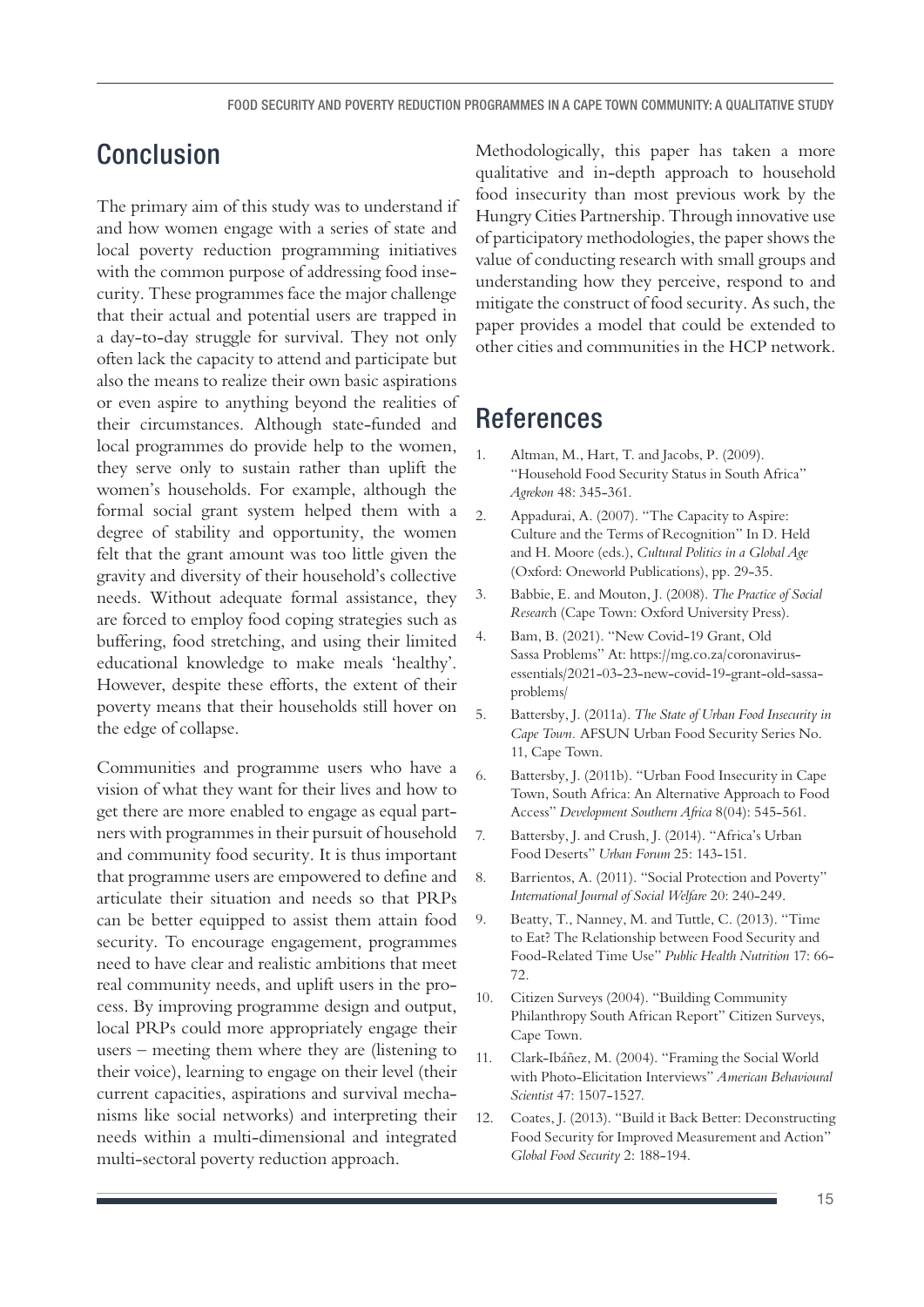- 13. Conning, J. and Kevane, M. (2002). "Community-Based Targeting Mechanisms for Social Safety Nets: A Critical Review" *World Development* 30: 375-394.
- 14. Carswell, M., Harris, R., Brand, T,. Mehta, S., Rabinowitz, S. and van der Westhuizen , M.(2020). "A Costing Model for the South African Social Assistance System" *Development Southern Africa* (published online).
- 15. Crush, J. and Caesar, M. (2014). "City Without Choice: Urban Food Insecurity in Msunduzi, South Africa" *Urban Forum* 25: 165-175.
- 16. Crush, J., Caesar, M. and Haysom, G. (2018). *The State of Household Food Security in Cape Town, South Africa* HCP Report No. 12, Waterloo and Cape Town.
- 17. Crush, J. and Frayne, B. (2011). "Urban Food Security and the New International Food Security Agenda" *Development Southern Africa* 28: 527-544.
- 18. Diana, G. (2014). *Social Safety Nets* (Rome: FAO).
- 19. Duncan, S. (2016). "Food Security and Poverty Reduction Programmes: The Experience of Female Headed Households in a Cape Town Community" MPhil Thesis, University of Cape Town, Cape Town.
- 20. FAO (1996). "Rome Declaration on World Food Security" (Rome: FAO).
- 21. Floro, M. and Swain, R. (2013). "Food Security, Gender and Occupational Choice among Urban Low-Income Households" *World Development* 42(C): 89-99.
- 22. Gerstenblatt, P. (2013). "College Portraits as a Method of Analysis in Qualitative Research" *International Journal of Qualitative Methods* 12: 294-309.
- 23. Gilchrist, A. and Kyprianou, P. (2011). *Social Networks, Poverty and Ethnicity* (United Kingdom: Joseph Rowntree Foundation).
- 24. GroundUp. (2015). "Spotlight on Social Grants: ASSA's Bid to Stop Illegal Deductions" At: [http://](http://mg.co.za/article/2015-10-15-spotlight-on-social-grants-sassas-bid-to-stop-illegal-deductions) [mg.co.za/article/2015-10-15-spotlight-on-social](http://mg.co.za/article/2015-10-15-spotlight-on-social-grants-sassas-bid-to-stop-illegal-deductions)[grants-sassas-bid-to-stop-illegal-deductions](http://mg.co.za/article/2015-10-15-spotlight-on-social-grants-sassas-bid-to-stop-illegal-deductions)
- 25. Hanass-Hancock, J. and McKenzie, T. (2017). "People with Disabilities and Income-Related Social Protection Measures in South Africa: Where is the Gap?" *African Journal of Disability* 6: 300.
- 26. Haysom, G., Battersby, J. and Park-Ross, R. (2020). "Food Sensitive Planning and Urban Design: A Blueprint for a Future South African City?" Food Security SA Working Paper No. 007, DSI-NRF, South Africa.
- 27. Hendriks, S. and Olivier, N. (2015). "Review of the South African Agricultural Legislative Framework: Food Security Implications" *Development Southern Africa* 32: 555-576.
- 28. Ibrahim, S. (2011). *Poverty, Aspirations and Wellbeing: Afraid to Aspire and Unable to Reach a Better Life – Voices*

*from Egypt* (Manchester: Brooks World Poverty Institute).

- 29. Kimani-Murage, E., Schofield, L., Wekesah, F., Mohamed, S. and Mberu, B. (2014). "Vulnerability to Food Insecurity in Urban Slums: Experiences from Nairobi, Kenya" *Journal of Urban Health* 91: 1098-1113.
- 30. Labadarios, D., Mchiza, Z., Steyn, N., Gericke, G. and Maunder, E. (2011). "Food Security in South Africa: A Review of National Surveys" *Bulletin of the World Health Organization* 89: 891-899.
- 31. McLaren, D., Moyo, B. and Jeffrey, J. (2015). "The Right to Food in South Africa: An Analysis of the Content, Policy Effort, Resource Allocation and Enjoyment of the Constitutional Right to Food" Studies in Poverty and Inequality Institute Working Paper, Johannesburg.
- 32. Mosoetsa, S. (2011). *Eating from One Pot: The Dynamics of Survival in Poor South African Households* (Johannesburg: Wits University Press).
- 33. Narayan, D. (1999). "Bonds and Bridges: Social and Poverty" Policy Research Working Paper No. 2167, World Bank, Washington DC.
- 34. Oxfam (2014). *Hidden Hunger in South Africa: The Faces of Hunger and Malnutrition in a Food-Secure Nation* (London: Oxfam International).
- 35. Patton, M. (1990). *Qualitative Evaluation and Research Methods* (Los Angeles: SAGE).
- 36. SAHRC. (2014). "Concept Paper on the Strategic Focus Area: The Right to Food" South African Human Rights Council, Pretoria.
- 37. Saldaña, J. (2013). *The Coding Manual for Qualitative Researchers* (Los Angeles SAGE).
- 38. SASSA (2021). "Eleventh Statistical Report: Payment System" South African Social Security Agency, Pretoria.
- 39. Sen, A. (1993). "Capacity and Well-Being" In M. Nussbaum and A. Sen (eds), *The Quality of Life*  (Oxford: Oxford University Press), pp. 33-53.
- 40. Shisana, O., Labadarios, D., Rehle, T., Simbayi, L. et al. (2013). *South African National Health and Nutrition Examination Survey (SANHANES-1)* (Pretoria: HSRC Press).
- 41. Skinner, C. and Haysom, G. (2017). "The Informal Sector's Role in Food Security: A Missing Link in Policy Debates" HCP Discussion Paper No. 6, Cape Town and Waterloo.
- 42. Van Der Berg, S., Siebrits, K. and Lekezwa, B. (2009). "Efficiency and Equity Effects of Social Grants in South Africa" Stellenbosch Economic Working Paper, Stellenbosch University.
- 43. Wang, C. (1999). "Photovoice: A Participatory Action